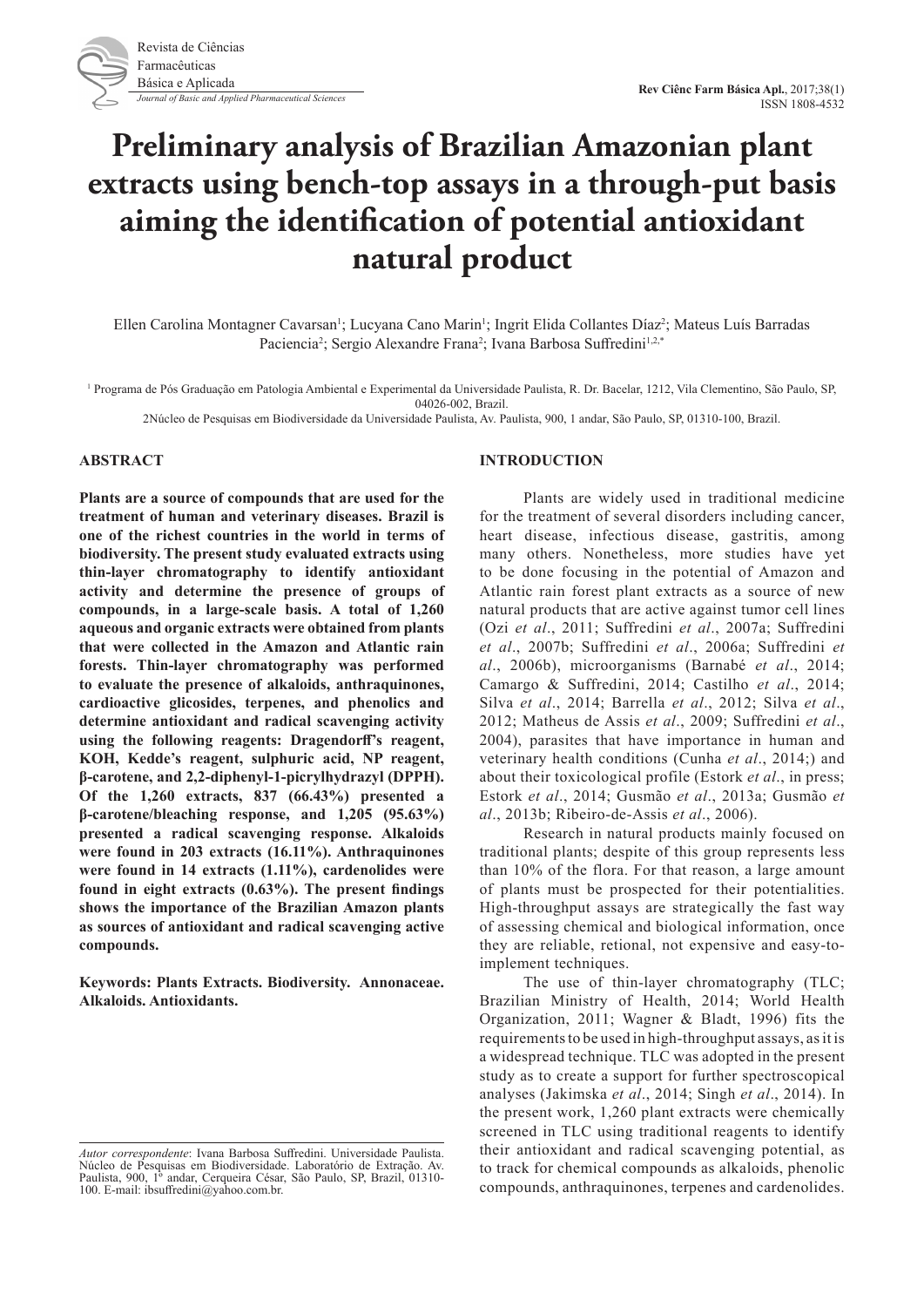# **MATERIALS AND METHODS**

#### *Plant collection*

Plant materials were collected under Brazilian Government plant collect license no. MMA/ICMBio/ SISBIO#14895. The license to access genetic material was IBAMA/MMA/CGen#012A-2008. Plants were collected in two major localities in the Amazon rain forest, specifically in the Anavilhanas National Park (2° 23' 41" S 60° 55' 14" O) and surroudings, both in *igapó* and in *terra firme* forests, municipalities of Manaus and Novo Airão, State of Amazonas, Brazil. In the Atlantic Rain Forest, some plants were also collected within the limits of the APA-Cananeia-Iguape-Peruíbe (24° 35' 30" S 47° 27' 7" O), a natural reserve located at southeast coast of the State of São Paulo.

Plants were randomly collected as they presented flowers or fruits and according to the biomass availability for each plant organ (i.e., stems, leaves, flowers, fruits, and roots). The present approach follows ethical regards indicated by the Brazilian official offices. Vouchers of each species were obtained and deposited at Herbaria UNIP and MG. Each plant part provided an organic extract and an aqueous extract (Younes *et al*., 2007).

#### *Extract preparation*

Each plant part was separatedly dried in using aircirculating stove (Fanem, Diadema, São Paulo, Brazil) at 40 ºC (i.e., a temperature that is usually used to dry crude plant material). Crude material was ground in a hammer mill (Holmes, Danville, IL, USA) and the resulting powder was subsequently placed in a glass percolator (Kontes, Vineland, NJ, USA) for 24 h. After, maceration of thes material was performed using a 1:1  $(v/v)$  mixture of dichloromethane (DCM; Synth, Diadema, São Paulo, Brazil) and methanol (MeOH; Synth, Diadema, São Paulo, Brazil), followed by 24 h of maceration using water as solvent (Millipore, Bedford, MA, USA), as described in Suffredini *et al*. (2007b). Solvents in the organic extracts were evaporated under vacuum (Buchii, Flawil, Switzerland), whereas aqueous extracts were lyophilized (Virtis, Stone Ridge, NY, USA). All dried extracts were kept in a freezer (Revco, Waltman, MA, USA) at -20 ºC until use. Three hundred micrograms of each extract were weighed in a 5 mL vial and diluted with 3 mL of DCM/MeOH (for organic extracts) or water (for aqueous extracts) in order to obtain a concentration of 100  $\mu$ g/mL.

## *Standard extract preparation*

The following plant drugs were used as standard in the present assay: Cortex *Stryphnodendron barbatiman*, cortex *Rhamnus purshiana*, folium *Nerium oleander* and cortex *Quina* sp. Standard drugs were submitted to the same extraction conditions as described previously.

## *Thin-layer chromatography*

Thin-layer chromatography silica gel  $GF_{254}$  plates (Merck, Darmstadt, Germany) were used in the analysis.

A 200 mm x 200 mm plate was cut into 16 miniplates (50 mm x 50 mm), and 12 different plant extract samples were applied to each miniplate. Two mobile phases were chosen for use (Wagner & Bladt, 1996) and were identified as (x) if composed of ethyl acetate:formic acid:acetic acid:water (100:11:11:26) or (y) if composed of ethyl acetate:methanol:water (100:35:10). The following reagents were used in the experiments:

(A) β-carotene - solution prepared with a mixture of a solution of 20 µL of linoleic acid, 200 µL of Tween 40, 25 µL of β-carotene, and 500 µL of chloroform. Positive reaction was observed if considered when an orange spot appeared after spraying the reagent on the plates that remained under sunlight for 2 h;

(B) 2,2-diphenyl-1-picrylhydrazyl (DPPH; Merck, Darmstadt, Germany) - 20 mg/mL in methanol, for the evaluation of antioxidant and radical scavenging properties (a positive reaction was considered when white spots appeared on the chromatography plates after spraying the reagent, indicating radical scavenging activity of the substances that were present in the plant extract). Scores were given based on the intensity of the white spots resulted from the reaction. Scores were classified as  $0, +, ++, +++$  or  $+++$  as they expressed no reaction (0), weak  $(+)$ , good  $(++)$ , very good  $(++)$  and excellent (++++) responses, as shown in figure 1B.

(C) 20%  $H_2SO_4$  (Merck, Darmstadt, Germany) diluted in water was used as reagent in the system where mobile phase (x) was used, followed by heat for the general analysis of oxidizing compounds in the extracts (different colored spots indicated the presence of oxidizing compounds);

(D)  $20\%$  H<sub>2</sub>SO<sub>4</sub> diluted in water was used as reagent in the system where mobile phase (y) was used, followed by heat for the general analysis of oxidizing compounds in the extracts (different colored spots indicated the presence of oxidizing compounds);

(E) 1% diphenylboryloxyethyldiamine (NP reagent, Merck, Darmstadt, Germany) - diluted in methanol followed by 254 nm and 366 nm ultraviolet (UV) light for the analysis of phenolic compounds (purple, green, and orange spots indicated the presence of phenolic compounds);

(F) Dragendorff's reagent - a mixture of a solution of 0.85 g of  $4[Bi(NO_3)(OH)_2]BiO(OH)$  or basic bismuth nitrate, diluted in 10 mL glacial acetic acid and 40 mL water, and a solution of 8 g potassium iodide in 50 mL of water in a proportion of 1:1 (orange to brown spots confirmed the presence of alkaloids after spraying the reagent);

(G) 5% KOH - diluted in ethanol (Merck, Darmstadt, Germany; yellow spots indicated the presence of anthraquinones);

(H) Kedde's reagent - 3% 3,5-dinitrobenzoic acid diluted in 2 M potassium hydroxide (Merck, Darmstadt, Germany; purple spots verified the presence of cardenolides).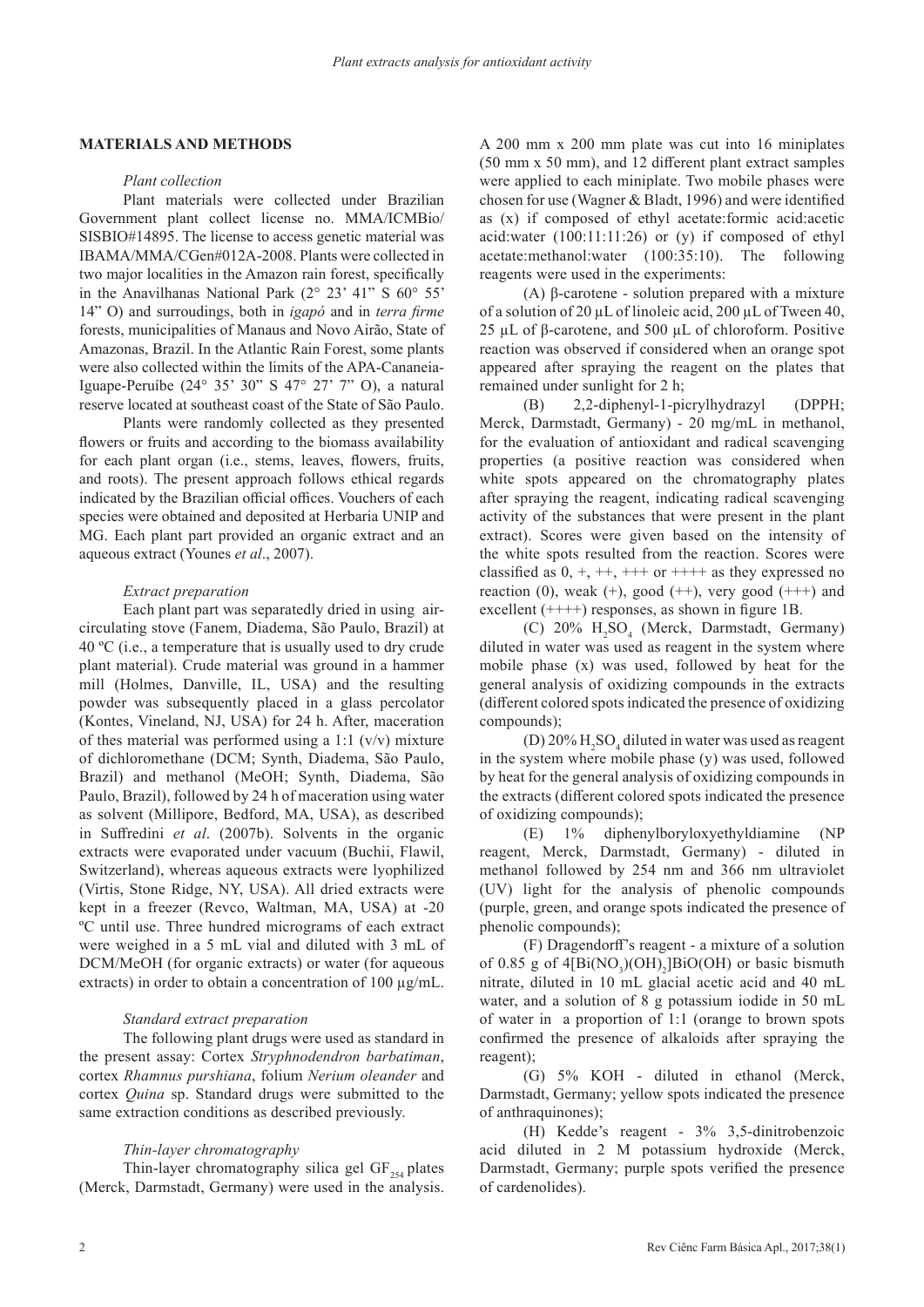# *Analysis of results*

Pearson's  $\chi$ 2 test was applied to evaluate the occurrence of antioxidant activity and radical scavenging activity for both the organic and aqueous extracts, with  $\alpha$  = 5% (Zar *et al*., 2010). For the analyses, the hypothesis (H0) was that both organic and aqueous extracts would have similar antioxidant and radical scavenging responses. The analysis of antioxidant activity (β-carotene reagent) resulted in a portion of positive (revealed by the presence of orange spots after sunlight dispose) and negative (revealed by the absence of orange spots after sunlight dispose) antioxidant organic plant extracts and a portion of positive and negative antioxidant aqueous plant extracts, generating a 2 x 2 matrix that was subjected to  $\chi^2$  analysis. The analysis of radical scavenging activity was performed to determine different grades of intensities for each organic and aqueous plant extract, with scores from 0 to 4, where 0 means the lack of radical scavenging activity observed as absence of white spots; 1=small one or two small defined spots appearing in the run; 2=three to six defined spots appearing in the rum; 3=more than six clear or undefined spots appearing in the run and eventual tails; 4=undefined spots across the run (Figure 1). Score definitions were based on results obtained from standard drugs as shown in Figure 1. A 2 x 5 matrix was originated and subjected to χ2 test.

## **RESULTS**

In the present study, 1,260 plant extracts were analyzed. Of these, 636 (50.48%) were organic extracts, and 624 (49.52%) were aqueous extracts (Figure 2). The extracts were obtained from plants that belonged to 476 species and 79 families. The presence of antioxidant activity, based on β-carotene, is depicted in Tables 1 and 2. The DPPH radical scavenging potential of each extract was scored as  $+, ++, +++,$  or  $+++$  according to intensity (Figures 4, 5, and 6, Tables 2 and 3). The presence of alkaloids is shown in Table 2, as it is the presence of anthraquinones and cardenolides.

According to our findings, 837 (66.43%) of the 1,260 plant extracts presented activity in the β-carotene assay, and 423 did not show a response in the assay. These plants belonged to 74 families and 390 different species. Of the 837 extracts, 432 (51.61%) were organic and 405 (48.39%) were aqueous (Figure 2). For some particular families (16 overall), we noticed that all of the extracts had antioxidant activity, including Acanthaceae, Anacardiaceae, Cecropiaceae, Combretaceae, Dennstaedtiaceae, Dilleniaceae, Dryopteridaceae, Elaeocarpaceae, Gnetaceae, Humiriaceae, Nyctaginaceae, Quiinaceae, Rhabdodendraceae, Rhizophoraceae, Verbenaceae, and Vochysiaceae. Extracts from other families did not present antioxidant activity, such as Caryocaraceae, Chenopodiaceae, Commelinaceae, Erythroxilaceae, and Loganiaceae.

The presence of antioxidant activity in organic extracts was observed for the following families: Annonaceae, Burseraceae, Caesalpinioideae, Celastraceae,



Figure 1. Tin-layer chromatograms made with standard plant drugs (A to H), described as (1) rutin, (2) organic extract (OE) from the bark of *Stryphnodendron barbatiman*, (3) aqueous extract (AE) from the bark of *Stryphnodendron barbatiman*, (4) OE from the bark of Rhamnus pursiana, (5) AE from the bark of Rhamnus pursiana, (6) OE from the leaves of *Nerium oleander*, (7) AE from the leaves of *Nerium oleander*, (8) OE from the bark of *Quina* sp. and (9) AE from the bark of *Quina*  sp. I to  $J$  – Chromatograms from 12 organic and aqueous extracts from the extract library are shown on the right. Ax - chromatograms revealed with β-carotene; Bx chromatograms revealed with DPPH; Cx - chromatograms revealed with  $20\%$   $H_2SO_4$ ; Dy - chromatograms revealed with  $20\%$  H<sub>2</sub>SO<sub>4</sub>; Ex - chromatograms revealed with NP reagent; Fy - chromatograms revealed with Dragendorff's reagent; Gx - chromatograms revealed with KOH; Hy, TLC plates revealed with Kedde's reagent. Bx chromatograms are interpreted according to the intensity of radical scavenging activity, reflected by the presence of white spots on the plates, where scores were assigned from 0 to 4. A score of 0 indicates that no activity was observed, such as in spot 5 from the right on the Bx plate. A score of 1 indicates light radical scavenging activity, such as in spots 4, 5, and 6 from the left. A score of 2 can be observed in spots 3 and 9 from the right. A score of 3 can be observed in spots 2, 6, 7, and 8 from the right. A score of 4 can be observed in spots 1, 11, and 12 from the right and spot 1 from the left (rutin).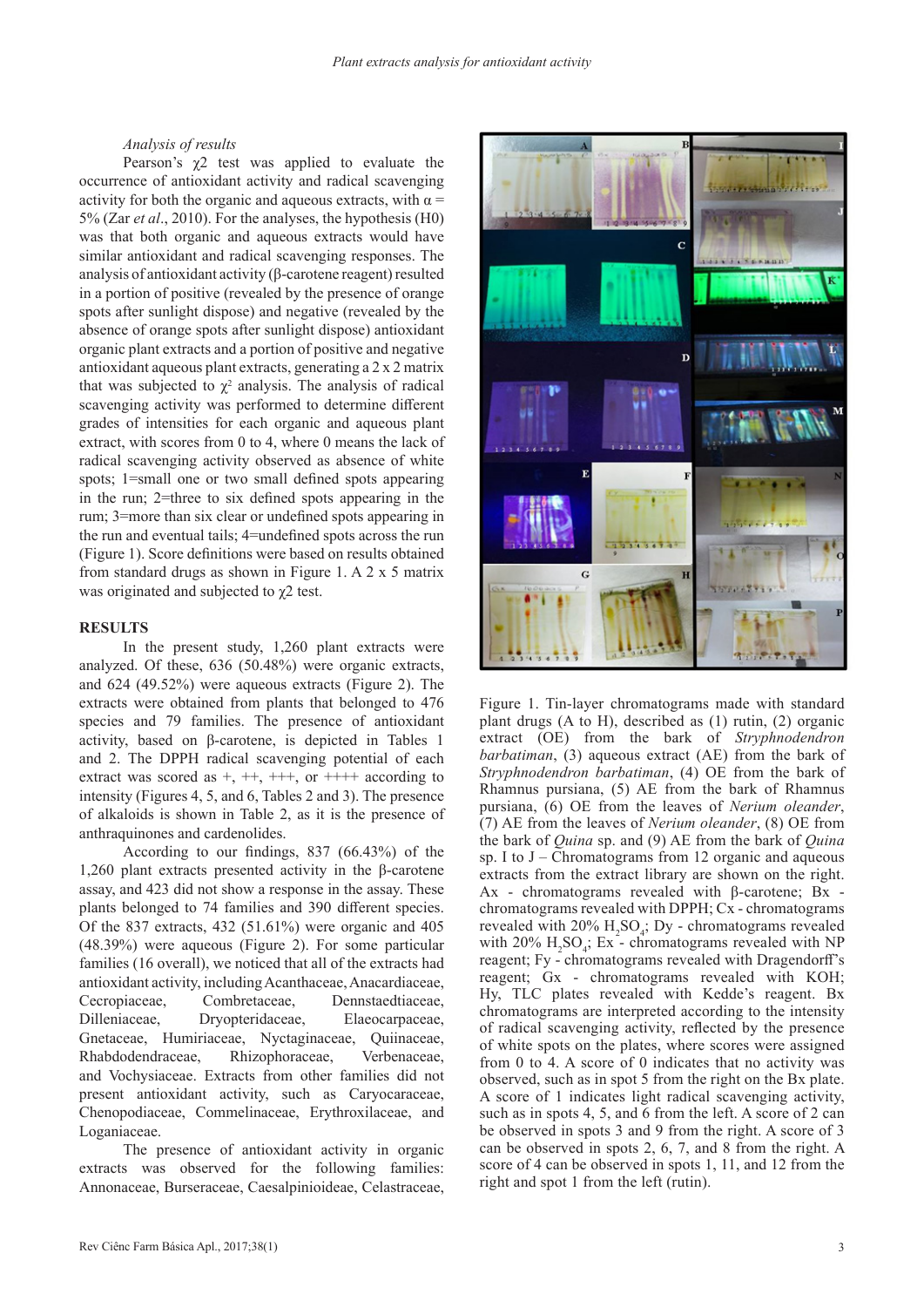Table 2. Plant extracts that were obtained from Amazon plants that were responsive to Dragendorff's reagent (Fy), KOH reagent (Gx), and Kedde's reagent (Hx) in thin-layer chromatography using a stationary phase that was composed of silica gel  $GF_{254}$  and a mobile phase that was composed of ethyl acetate:formic acid:acetic acid:water (100:11:11:26). Odd numbers are given for the organic extract obtained from a mixture of dichloromethane and methanol  $(1:1)$  and even numbers were given for the aqueous extracts.

| Family        | <b>Species</b>                   | Colletor#     | Plant<br>parts | Extract#          | <b>Dragendorff</b> | <b>KOH</b><br>reag. | <b>Kedde's</b><br>reag. | β-caroten       | <b>DPPH</b>     |
|---------------|----------------------------------|---------------|----------------|-------------------|--------------------|---------------------|-------------------------|-----------------|-----------------|
| Anacardiaceae | Tapirira guianensis              | AAO4129       | AO             | N <sub>1630</sub> | $^{+}$             |                     |                         | $^{+}$          | $^{+++}$        |
| Annonaceae    | Annona<br>hypoglauca             | <b>MPB768</b> | <b>ST</b>      | N <sub>1673</sub> | $^{+}$             |                     |                         | $^{+}$          | $+++++$         |
| Annonaceae    | Guatteria<br>schomburgkiana      | AA03589       | <b>ST</b>      | N1089             | $^{+}$             |                     |                         | $^{+}$          | $^{+++}$        |
| Annonaceae    | Guatteria riparia                | AA03562       | LF             | N1091             |                    |                     |                         |                 | $^{+++}$        |
| Annonaceae    | Guatteria riparia                | AA03562       | <b>ST</b>      | N1093             |                    |                     |                         |                 | $^{+++}$        |
| Annonaceae    | Xylopia emarginata               | AAO3558       | LF             | N1103             |                    |                     |                         |                 | $^{+++}$        |
| Annonaceae    | Annona<br>hypoglauca             | AAO3577       | AO             | N1107             |                    |                     |                         |                 | $^{+++}$        |
| Annonaceae    | Annona<br>hypoglauca             | AA03577       | <b>ST</b>      | N1109             |                    |                     |                         | $\! + \!\!\!\!$ | $^{+++}$        |
| Annonaceae    | Duguetia uniflora                | AAO3689 II    | <b>ST</b>      | N1193             |                    |                     |                         | $\! + \!\!\!\!$ | $^{+++}$        |
| Annonaceae    | Unonopsis<br>guatterioides       | IBS42         | LF             | N <sub>1253</sub> |                    |                     |                         | $\! + \!\!\!\!$ | $^{+++}$        |
| Annonaceae    | Unonopsis<br>guatterioides       | IBS42         | <b>ST</b>      | N1331             |                    |                     |                         | $\! + \!\!\!\!$ | $^{+++}$        |
| Annonaceae    | Guatteria spp.1                  | <b>IBS82</b>  | AO             | N1335             |                    |                     |                         | $\! + \!\!\!\!$ | $^{+++}$        |
| Annonaceae    | spp.2                            | IBS94         | AO             | N1353             | $^{+}$             |                     |                         |                 | $^{+++}$        |
| Annonaceae    | spp.1                            | <b>IBS115</b> | <b>ST</b>      | N <sub>1433</sub> | $^{+}$             |                     |                         | $\! + \!\!\!\!$ | $^{+++}$        |
| Annonaceae    | Guatteria spp.2                  | <b>IBS196</b> | AO             | N1711             |                    |                     |                         | $\! + \!\!\!\!$ | $^{+++}$        |
| Annonaceae    | Unonopsis duckei                 | AAO4072       | AO             | N1903             |                    |                     |                         |                 | $^{+++}$        |
| Annonaceae    | spp.3                            | AAO3809       | <b>ST</b>      | N2035             |                    | $^{+}$              |                         | $\! + \!\!\!\!$ | $^{+++}$        |
| Annonaceae    | Unonopsis duckei                 | AAO4072       | AO             | N2141             |                    |                     |                         | $\! + \!\!\!\!$ | $^{+++}$        |
| Annonaceae    | Guatteria<br>schomburgkiana      | AA03589       | <b>ST</b>      | N1090             |                    |                     |                         |                 | $^{++}$         |
| Annonaceae    | Guatteria riparia                | AA03562       | <b>ST</b>      | N1094             |                    |                     |                         | $\! + \!\!\!\!$ | $^{++}$         |
| Annonaceae    | Xylopia emarginata               | AA03558       | LF             | N1104             | $^{+}$             |                     |                         | $^{+}$          | $^{++}$         |
| Annonaceae    | Xylopia aromatic                 | AAO3548       | <b>ST</b>      | N1139             | $^{+}$             |                     |                         | $^{+}$          | $^{++}$         |
| Annonaceae    | Onychopetalum                    | AAO4021       | AO             | N1427             | $^{+}$             |                     |                         | $\! + \!\!\!\!$ | $^{++}$         |
| Annonaceae    | spp.1                            | <b>IBS115</b> | <b>FR</b>      | N1763             | $^{+}$             |                     |                         |                 | $^{+}$          |
| Apocynaceae   | Malouetia<br>tamaquarina         | AAO3415       | LF             | N1166             |                    |                     | ä,                      |                 | $^{+++}$        |
| Apocynaceae   | spp.1                            | IBS69         | <b>ST</b>      | N1269             | $^{+}$             |                     |                         |                 | $^{+++}$        |
| Apocynaceae   | Malouetia spp.                   | <b>IBS86</b>  | AO             | N <sub>1273</sub> | $^{+}$             | ÷                   | ÷                       |                 | $^{+++}$        |
| Apocynaceae   | spp.3                            | <b>IBS209</b> | AO             | N1737             | $^{+}$             |                     |                         | $\! + \!\!\!\!$ | $^{+++}$        |
| Apocynaceae   | Tabernaemontana<br>rupicula      | AAO3392       | <b>ST</b>      | N1167             | $\! + \!\!\!\!$    |                     |                         |                 | $^{++}$         |
| Apocynaceae   | Aspidosperma<br>pachypterum      | AAO3691       | ST             | N1191             | $\! + \!\!\!\!$    |                     |                         |                 | $^{++}$         |
| Apocynaceae   | Malouetia spp.                   | <b>IBS86</b>  | ${\rm ST}$     | N1311             | $\! + \!\!\!\!$    |                     |                         | $\! + \!\!\!\!$ | $++$            |
| Apocynaceae   | Tabernaemontana<br>spp. angulata | <b>IBS109</b> | FL             | N1369             | $\! + \!\!\!\!$    |                     |                         | $^{+}$          | $^{++}$         |
| Apocynaceae   | Malouetia<br>tamaquarina         | AAO3395       | ST             | N1939             | $\! + \!\!\!\!$    |                     |                         | $\! + \!\!\!\!$ | $++$            |
| Apocynaceae   | Tabernaemontana<br>angulata      | IBS69         | ${\rm ST}$     | N1941             | $\! + \!\!\!\!$    |                     |                         | $\! + \!\!\!\!$ | $++$            |
| Apocynaceae   | Rauvolfia sprucei                | MPB1034       | AO             | N2003             |                    |                     |                         |                 | $^{++}$         |
| Apocynaceae   | Aspidosperma<br>pachypterum      | AAO3691       | AO             | N1214             | $\qquad \qquad +$  |                     |                         | $\! + \!\!\!\!$ | $\! + \!\!\!\!$ |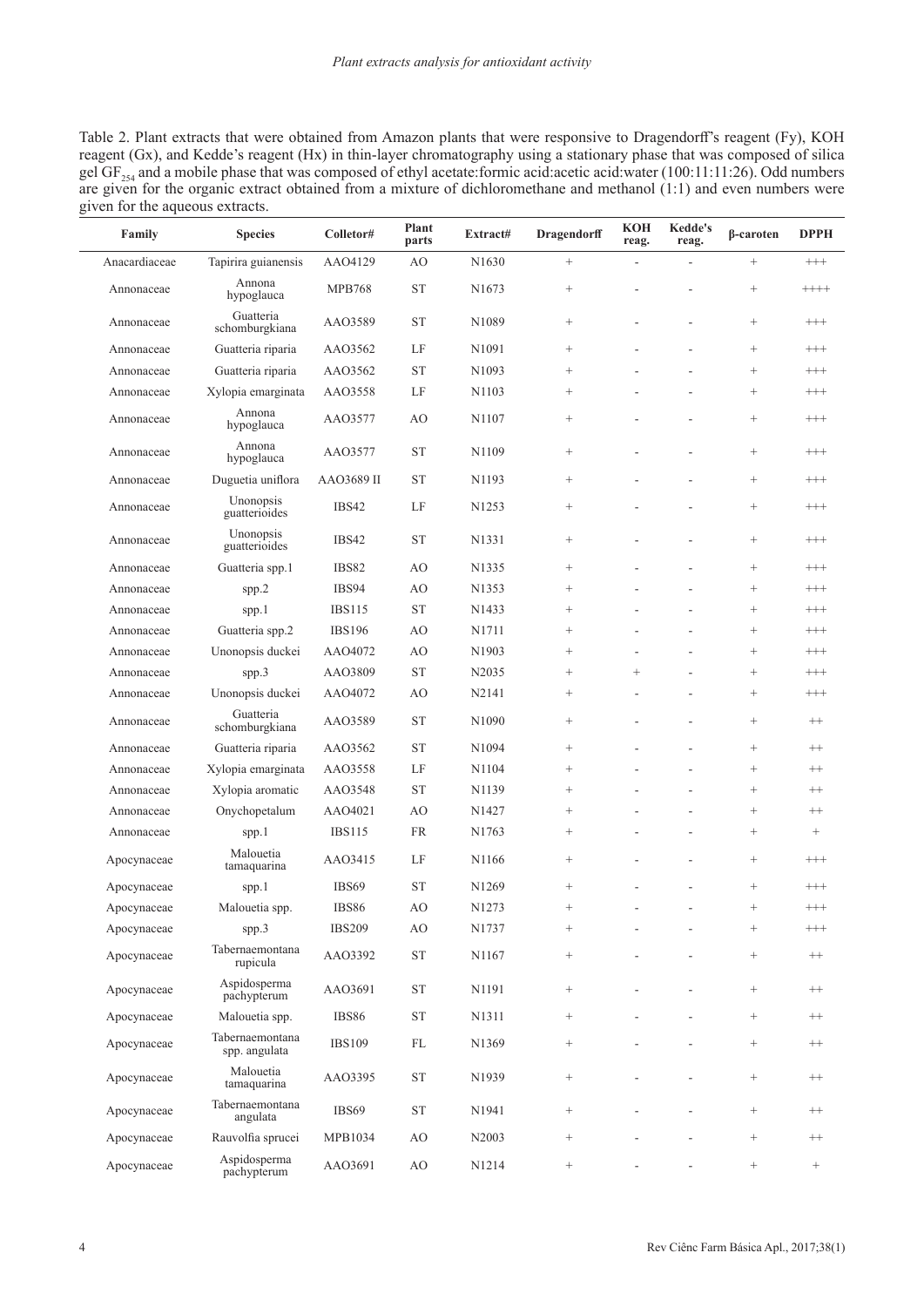| Boraginaceae     | Cordia spp.<br>Exaltata           | AAO3543           | <b>ST</b>  | N1119             |                 |        |    | $^{+}$            | $++$              |
|------------------|-----------------------------------|-------------------|------------|-------------------|-----------------|--------|----|-------------------|-------------------|
| Caesalpinioideae | Hymenaeae<br>parvifolia           | <b>IBS143</b>     | <b>ST</b>  | N1988             |                 |        |    | $^{+}$            | $^{+++}$          |
| Caesalpinioideae | Synometra spp.                    | MPB2682           | AO         | N2079             |                 |        |    | $^{+}$            | $^{+++}$          |
| Cecropiaceae     | Pourouma ovata                    | AAO4130           | AO         | N1609             |                 |        |    | $^{+}$            | $^{+++}$          |
| Cecropiaceae     | Pourouma spp.                     | AAO4140           | AO         | N1580             |                 |        |    | $^{+}$            | $^{++}$           |
| Chrysobalanaceae | Licania rodriguesii               | <b>MPB748</b>     | AO         | N1798             |                 |        | ٠  |                   | $^{++}$           |
| Clusiaceae       | Tovomita<br>brasiliensis          | AA03532           | <b>ST</b>  | N1095             | $^+$            |        |    | $^{+}$            | $^{+++}$          |
| Clusiaceae       | Caraipa grandifolia               | <b>IBS40</b>      | <b>ST</b>  | N1367             |                 |        |    |                   | $^{+++}$          |
| Clusiaceae       | Clusia spp.                       | <b>IBS194</b>     | <b>ST</b>  | N1727             |                 |        | L, |                   | $^{+++}$          |
| Clusiaceae       | Tovomita spp.                     | <b>IBS201</b>     | AO         | N1735             |                 |        |    | $^{+}$            | $^{+++}$          |
| Clusiaceae       | Clusia spp.                       | <b>IBS194</b>     | <b>ST</b>  | N1728             |                 | ä,     | L, | $^{+}$            | $^{++}$           |
| Clusiaceae       | Clusia spp.                       | <b>IBS194</b>     | LF         | N1731             |                 | $^{+}$ |    | $^{+}$            | $^{++}$           |
| Clusiaceae       | Moronobea spp.                    | <b>IBS142</b>     | FL         | N1765             |                 | L,     | L, | $\! + \!\!\!\!$   | $^{++}$           |
| Combretaceae     | spp.1                             | IBS <sub>66</sub> | AO         | N1327             |                 | L,     | L, | $\! + \!\!\!\!$   | $^{+++}$          |
| Combretaceae     | Combretum spp.1                   | <b>IBS120</b>     | <b>ST</b>  | N2011             |                 |        | L, | $^{+}$            | $^{+++}$          |
| Elaeocarpaceae   | Sloanea spp.2                     | AAO4166           | AO         | N1634             |                 |        | ÷, | $^{+}$            | $++++$            |
| Euphorbiaceae    | Phyllanthus spp.                  | AAO4011           | AO         | N1537             |                 |        | L, | $\! + \!\!\!\!$   | $^{++}$           |
| Fabaceae         | Ormosia coarctata                 | AAO3704           | <b>ST</b>  | N1223             |                 |        |    | $^{+}$            | $^{+++}$          |
| Fabaceae         | Ormosia coarctata                 | AAO3704           | AO         | N1225             | $^+$            |        |    | $^{+}$            | $^{+++}$          |
| Fabaceae         | Ormosia coarctata                 | AAO3704           | AO         | N1226             | $^+$            |        |    | $^{+}$            | $^{+++}$          |
| Fabaceae         | Acosmium nitens                   | AAO3707           | AO         | N1237             |                 |        | L, | $^{+}$            | $^{+++}$          |
| Fabaceae         | Abarema spp.1                     | AAO3708           | <b>ST</b>  | N1240             |                 |        | L, | $^{+}$            | $^{+++}$          |
| Fabaceae         | Acosmium nitens                   | AAO3707           | AO         | N1267             | $^+$            |        | L, | $^{+}$            | $^{+++}$          |
| Fabaceae         | spp.2                             | <b>IBS176</b>     | AO         | N1451             | $\! + \!\!\!\!$ | L,     | ä, |                   | $^{+++}$          |
| Fabaceae         | Ormosia coarctata                 | AAO3704           | <b>ST</b>  | N1224             | $\! + \!\!\!\!$ |        |    | $\! + \!\!\!\!$   | $^{++}$           |
| Fabaceae         | Acosmium nitens                   | AAO3707           | AO         | N1238             |                 | L,     | L, | $\! + \!\!\!\!$   | $^{++}$           |
| Fabaceae         | spp.3                             | <b>IBS200</b>     | AO         | N1734             |                 |        |    | $^{+}$            | $^{++}$           |
| Fabaceae         | Dalbergia inundata                | AAO3802           | <b>FR</b>  | N1770             | $^+$            | ٠      | ÷, | $\! + \!\!\!\!$   | $^{++}$           |
| Lauraceae        | Endlicheria<br>macrophylla        | IBS54             | <b>ST</b>  | N1235             |                 |        | L, | $^{+}$            | $++++$            |
| Lauraceae        | Licaria spp.                      | <b>IBS177</b>     | <b>ST</b>  | N1653             |                 |        |    | $^{+}$            | $++++$            |
| Lauraceae        | Licaria canella                   | AA03525           | <b>ST</b>  | N1117             |                 | ÷,     | ÷  | $\! + \!\!\!\!$   | $^{+++}$          |
| Lauraceae        | Ocotea amazonica                  | AAO3703           | $\rm LF$   | N1243             |                 |        |    | $\qquad \qquad +$ | $^{+++}$          |
| Lauraceae        | Ocotea myriantha                  | AAO3721           | LF         | N1283             | $^{+}$          |        |    | $^{+}$            | $^{+++}$          |
| Lauraceae        | Endlicheria<br>macrophylla        | IBS54             | AO         | N1307             |                 |        |    | $\! + \!\!\!\!$   | $^{+++}$          |
| Lauraceae        | spp.2                             | SAF1              | AO         | N1603             |                 |        |    | $\! + \!\!\!\!$   | $^{+++}$          |
| Lauraceae        | spp.6                             | AAO4250           | AO         | N1893             |                 |        |    | $\qquad \qquad +$ | $^{+++}$          |
| Lauraceae        | Ocotea amazonica                  | AAO3703           | LF         | N1244             |                 |        |    | $\qquad \qquad +$ | $^{++}$           |
| Lauraceae        | Ocotea amazonica                  | AAO3703           | ${\rm ST}$ | N1265             |                 |        |    | $\qquad \qquad +$ | $^{++}$           |
|                  |                                   |                   |            |                   | $\! + \!\!\!\!$ |        |    |                   |                   |
| Lauraceae        | Endlicheria spp.                  | <b>IBS207</b>     | AO         | N1718             |                 |        |    | $\! + \!\!\!\!$   | $^{++}\,$         |
| Lauraceae        | Ocotea amazonica                  | AAO3703           | ${\rm ST}$ | N1266             |                 |        |    | $\! + \!\!\!\!$   | $\qquad \qquad +$ |
| Lecythidaceae    | Eschweilera spp.3                 | AAO4131           | AO         | N <sub>1622</sub> |                 |        | ÷  | $\! + \!\!\!\!$   | $^{+++}$          |
| Lecythidaceae    | Eschweilera spp.<br>atropetiolata | AAO4059           | AO         | N1759             | $^+$            |        |    | $^{+}$            | $^{+++}$          |
| Lecythidaceae    | Eschweilera spp.4                 | AAO4124           | <b>ST</b>  | N1682             |                 |        | ÷, | $\qquad \qquad +$ | $^{++}$           |
| Loranthaceae     | Struthanthus spp.                 | AAO3705           | AO         | N1203             |                 |        | ä, | $\! + \!\!\!\!$   | $^{+++}$          |
| Loranthaceae     | spp.1                             | AAO4002           | AO         | N1995             | $^{+}$          |        |    | $^{+}$            | $^{+++}$          |
| Malpighiaceae    | Byrsonima<br>incarnata            | IBS59             | AO         | N1250             | $^+$            |        |    | $\qquad \qquad +$ | $^{++}\,$         |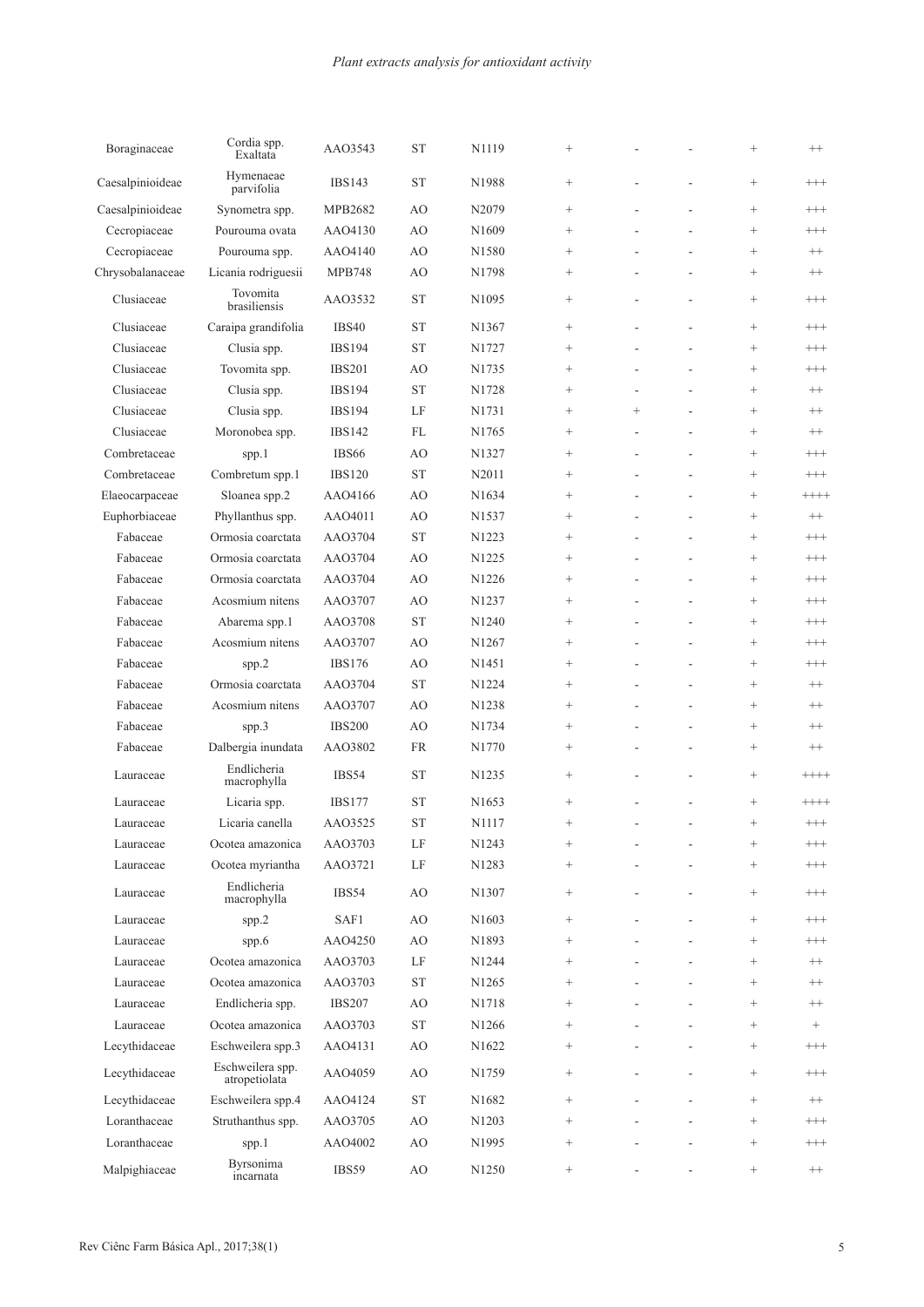| Meliaceae      | Trichilia spp.2                | AAO4012       | AO                   | N1754             | $^{+}$          |   | $^{+}$            | $^{+++}$          |
|----------------|--------------------------------|---------------|----------------------|-------------------|-----------------|---|-------------------|-------------------|
| Meliaceae      | Guarea humaitensis             | <b>MPB725</b> | AO                   | N1808             | $^{+}$          |   | $^{+}$            | $^{+++}$          |
| Meliaceae      | Guarea spp.1                   | AAO4169       | LF                   | N1620             | $\! + \!\!\!\!$ |   | $\! + \!\!\!\!$   | $^{++}$           |
| Menispermaceae | Abuta spp.                     | <b>MPB804</b> | AO                   | N1707             |                 |   | $\! + \!\!\!\!$   | $^{+++}$          |
| Menispermaceae | Curarea spp.2                  | AAO4023       | LF/ST                | N1541             |                 |   | $^{+}$            | $^{++}$           |
| Menispermaceae | Abuta spp.                     | <b>MPB804</b> | AO                   | N1708             | $\! + \!\!\!\!$ |   | $\qquad \qquad +$ | $^{++}$           |
| Menispermaceae | Abuta imene                    | MPB2624       | AO                   | N2155             | $^{+}$          |   | $\! + \!\!\!\!$   | $^{++}$           |
| Menispermaceae | Abuta imene                    | MPB2624       | AO                   | N2156             |                 |   | $\! + \!\!\!\!$   | $^{++}$           |
| Menispermaceae | Curarea spp.1                  | AAO4001       | AO                   | N1465             |                 |   | $^{+}$            | $+$               |
| Mimosoideae    | Inga spp.3                     | <b>MPB765</b> | AO                   | N2063             |                 |   | $\! + \!\!\!\!$   | $^{+++}$          |
| Mimosoideae    | spp.1                          | <b>IBS136</b> | <b>ST</b>            | N1435             |                 |   | $\! + \!\!\!\!$   | $^{++}$           |
| Moraceae       | Pseudolmedia<br>laevigata      | AAO4103       | AO                   | N <sub>1632</sub> |                 |   | $\! + \!\!\!\!$   | $^{++}$           |
| Moraceae       | Helianthostylis<br>sprucei     | MPB2625       | AO                   | N2132             |                 |   | $\! + \!\!\!\!$   | $^{++}$           |
| Olacaceae      | Dullacia spp.                  | AAO4127       | AO                   | N1577             | $\! + \!\!\!\!$ |   | $\qquad \qquad +$ | $^{+++}$          |
| Olacaceae      | Minquartia<br>guianensis       | AAO4201       | AO                   | N1994             |                 |   | $^{+}$            | $^{+++}$          |
| Piperaceae     | Piper arboreum                 | IBS56         | <b>ST</b>            | N1305             |                 |   | $\! + \!\!\!\!$   | $^{++}$           |
| Rubiaceae      | spp.7                          | AA03578       | <b>ST</b>            | N <sub>1053</sub> | $\! + \!\!\!\!$ |   | $^{+}$            | $^{+++}$          |
| Rubiaceae      | Pagamea spp.<br>puberula       | AA03719       | AO                   | N1287             |                 |   | $\! + \!\!\!\!$   | $^{+++}$          |
| Rubiaceae      | Calycophyllum<br>spp.          | AAO3800       | AO                   | N1755             | $\! + \!\!\!\!$ |   | $\! + \!\!\!\!$   | $^{+++}$          |
| Rubiaceae      | Duroia spp.1<br>gransabanensis | MPB777        | AO                   | N1859             | $^+$            |   | $^{+}$            | $^{+++}$          |
| Rubiaceae      | Palicourea<br>corymbifera      | AA03584       | LF                   | N <sub>1045</sub> |                 |   | $\! + \!\!\!\!$   | $^{++}$           |
| Rubiaceae      | Palicourea<br>corymbifera      | AAO3584       | LF                   | N1046             |                 |   | $\! + \!\!\!\!$   | $^{++}$           |
| Rubiaceae      | Palicourea<br>corymbifera      | <b>PSC298</b> | LF                   | N1159             |                 |   | $^{+}$            | $^{++}$           |
| Rubiaceae      | Palicourea<br>corymbifera      | <b>PSC298</b> | LF                   | N1160             |                 |   | $\! + \!\!\!\!$   | $^{++}$           |
| Rubiaceae      | Palicourea<br>guianensis       | AA03717       | <b>ST</b>            | N1303             | $^+$            |   | $^{+}$            | $^{++}$           |
| Rubiaceae      | Palicourea spp.2               | IBS72         | FL                   | N1319             | $^{+}$          |   | $^{+}$            | $^{++}$           |
| Rubiaceae      | Palicourea<br>corymbifera      | IBS96         | $\rm LF/ST$          | N1341             | $^{+}$          |   | $^{+}$            | $^{++}$           |
| Rubiaceae      | Palicourea<br>corymbifera      | IBS96         | LF/ST                | N1342             | $^+$            |   | $\qquad \qquad +$ | $++$              |
| Rubiaceae      | Remijia spp.                   | IBS93         | $\mathcal{FL}% _{0}$ | N1363             | $\! + \!\!\!\!$ |   | $\qquad \qquad +$ | $^{++}\,$         |
| Rubiaceae      | Remijia spp.                   | IBS93         | <b>ST</b>            | N1419             | $\! + \!\!\!\!$ |   | $\qquad \qquad +$ | $++$              |
| Rubiaceae      | Palicourea<br>corymbifera      | AAO3584       | $\operatorname{ST}$  | N1421             |                 |   | $^{+}$            | $^{++}\,$         |
| Rubiaceae      | Palicourea spp.4               | AAO4115       | LF                   | N1590             | $\! + \!\!\!\!$ |   | $\qquad \qquad +$ | $^{++}\,$         |
| Rubiaceae      | Psychotria prancei             | <b>MPB794</b> | AO                   | N1747             | $^+$            |   | $^{+}$            | $^{++}$           |
| Rubiaceae      | Psychotria prancei             | <b>MPB794</b> | AO                   | N1748             | $^{+}$          |   | $^{+}$            | $^{++}$           |
| Rubiaceae      | Bothriospora spp.              | AAO3712       | FR                   | N1217             | $^{+}$          |   | $^{+}$            | $^{+}$            |
| Rubiaceae      | Psychotria spp.2               | <b>IBS111</b> | $\rm PL$             | N1347             | $\! + \!\!\!\!$ |   | $\! +$            | $^{+}$            |
| Rubiaceae      | Palicourea<br>grandifolia      | IBS95         | LF/ST                | N1355             | $\! + \!\!\!\!$ | ÷ | $\qquad \qquad +$ | $\! + \!\!\!\!$   |
| Rubiaceae      | Palicourea spp.3               | <b>IBS100</b> | AO                   | N1401             | $\! + \!\!\!\!$ |   | $\qquad \qquad +$ | $+$               |
| Rubiaceae      | Psychotria spp.3               | <b>IBS132</b> | PL                   | N1405             |                 |   | $\! + \!\!\!\!$   | $\qquad \qquad +$ |
| Rubiaceae      | Palicourea<br>corymbifera      | AAO3584       | ${\rm ST}$           | N1422             |                 |   | $+$               | $\qquad \qquad +$ |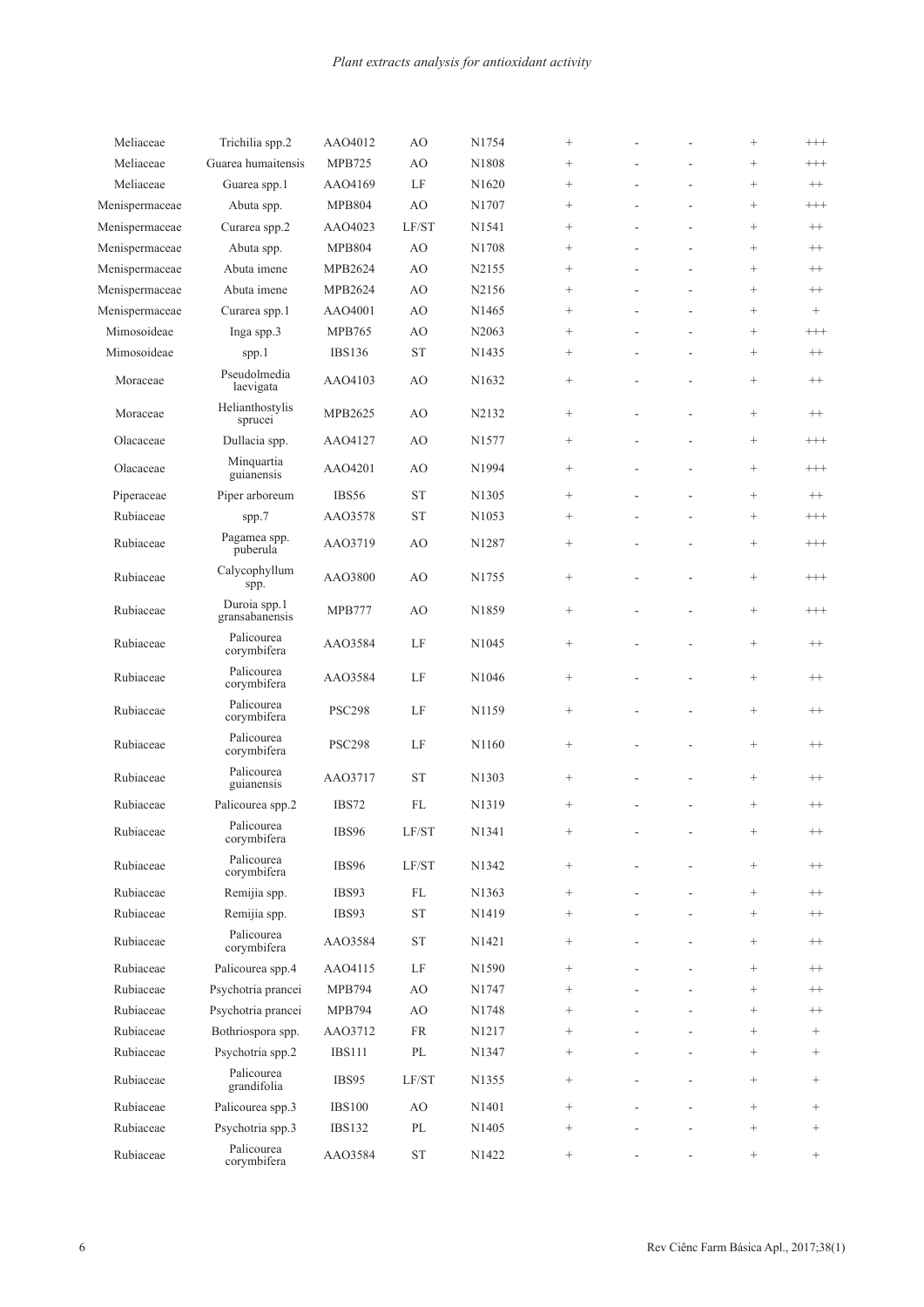| Rubiaceae        | Palicourea spp.<br>marcgravii | AAO3507       | <b>ST</b> | N955               |                 |                          |                          | $\ddot{}$      | $^{+}$                   |
|------------------|-------------------------------|---------------|-----------|--------------------|-----------------|--------------------------|--------------------------|----------------|--------------------------|
| Rutaceae         | Adiscanthus<br>fusciflorus    | AA03591       | <b>ST</b> | N1105              | $^+$            |                          |                          | $^{+}$         | $^{++}$                  |
| Salicaceae       | Ryania speciosa               | AAO3698       | LF        | N1177              |                 |                          |                          | $\ddot{}$      | $^{+++}$                 |
| Salicaceae       | Homalium spp.                 | AAO4019       | LF        | N1484              |                 |                          |                          | $\ddot{}$      | $^{+++}$                 |
| Salicaceae       | Laetia spp.                   | <b>IBS169</b> | AO        | N1528              | $^+$            |                          | ÷.                       | $\ddot{}$      | $^{++}$                  |
| Salicaceae       | Casearia spp.                 | AAO4163       | AO        | N1606              |                 |                          | ÷,                       | $^{+}$         | $\! + \!\!\!\!$          |
| Sapotaceae       | spp.1                         | AAO4137       | AO        | N1639              | $\! + \!\!\!\!$ |                          |                          | $^{+}$         | $^{+++}$                 |
| Sapotaceae       | Micropholis spp.1             | AAO4266       | AO        | N <sub>1677</sub>  |                 |                          |                          | $^{+}$         | $^{+++}$                 |
| Sapotaceae       | Pouteria spp.3                | AAO4043       | AO        | N1725              |                 |                          |                          | $^{+}$         | $^{+++}$                 |
| Sapotaceae       | Chromolucuma<br>rubiflora     | AAO4219       | AO        | N1843              |                 |                          |                          | $\ddot{}$      | $^{+++}$                 |
| Sapotaceae       | Pouteria spp.1                | AAO4044       | AO        | N <sub>1535</sub>  |                 |                          |                          | $\ddot{}$      | $^{++}$                  |
| Smilacaceae      | Smilax rufescens              | AAO3811       | AO        | N1776              |                 |                          |                          | $\ddot{}$      | $^{+++}$                 |
| Smilacaceae      | Smilax spp.2                  | AAO3812       | AO        | N1780              |                 |                          | ÷,                       | $^{+}$         | $\! + \!\!\!\!$          |
| Solanaceae       | Solanum spp.1                 | AA03544       | AO        | N1147              |                 |                          | ÷,                       | $\ddot{}$      | $^{++}$                  |
| Solanaceae       | Solanum spp.2                 | IBS39         | AO        | N <sub>1241</sub>  |                 |                          | ÷,                       | $^{+}$         | $^{++}$                  |
| Solanaceae       | Solanum spp.5                 | AAO4038       | AO        | N1565              |                 |                          |                          | $\ddot{}$      | $^{++}$                  |
| Solanaceae       | Solanum spp.5                 | AAO4038       | <b>ST</b> | N1664              |                 |                          |                          | $^{+}$         | $\! + \!\!\!\!$          |
| Violaceae        | Rinorea spp.                  | AA03585       | <b>ST</b> | N1133              |                 | $^{+}$                   |                          | $\ddot{}$      | $^{+++}$                 |
| Annonaceae       | Guatteria riparia             | AAO3520       | <b>ST</b> | N1041              | $^{+}$          | L,                       |                          | ÷,             | $^{+++}$                 |
| Annonaceae       | Guatteria spp.1               | <b>IBS82</b>  | <b>ST</b> | N1375              |                 | L,                       |                          | L,             | $^{+++}$                 |
| Annonaceae       | Duguetia uniflora             | <b>MPB769</b> | <b>ST</b> | N1687              | $\! + \!\!\!\!$ | $^{+}$                   |                          | L,             | $^{+++}$                 |
| Annonaceae       | spp.1                         | <b>IBS115</b> | LF        | N1339              |                 |                          |                          | L,             | $^{++}$                  |
| Annonaceae       | spp.3                         | AAO3809       | LF        | N1665              |                 |                          |                          | L,             | $^{++}$                  |
| Annonaceae       | Guatteria spp.1               | <b>IBS82</b>  | <b>ST</b> | N <sub>1376</sub>  |                 | ٠                        |                          | $\overline{a}$ | $\! +$                   |
| Apocynaceae      | Tabernaemontana<br>angulata   | AAO3700       | <b>ST</b> | N1199              |                 |                          |                          |                | $^{++}$                  |
| Apocynaceae      | Ambelania acida               | AAO3684 II    | <b>ST</b> | N1189              |                 |                          |                          |                | $\! + \!\!\!\!$          |
| Apocynaceae      | Prestonia spp.<br>megagross   | AAO4114       | AO        | N1587              | $^+$            |                          |                          |                | $\overline{\phantom{a}}$ |
| Apocynaceae      | Prestonia spp.<br>megagross   | AAO4114       | AO        | N1588              |                 |                          |                          |                |                          |
| Apocynaceae      | Ambelania acida               | AA03510       | <b>ST</b> | N959               | $^{+}$          |                          |                          |                |                          |
| Bignoniaceae     | Anemopaegma<br>chrysoleucum   | AAO3492       | AO        | N961               | $^{+}$          | $\overline{\phantom{a}}$ | $\overline{\phantom{a}}$ |                | $^{+++}$                 |
| Bignoniaceae     | Arrabidaea chibata            | AAO4041       | AO        | N1479              |                 |                          |                          |                | $^{++}\,$                |
| Boraginaceae     | Cordia spp.                   | AAO4005       | AO        | N1778              |                 |                          |                          |                | $^{++}\,$                |
| Boraginaceae     | Cordia nodosa                 | IBS61         | AO        | N1383              | $\! + \!\!\!\!$ |                          |                          |                | $+$                      |
| Caesalpinioideae | Dicorynia paraensis           | AAO3546       | AO        | N1024              |                 |                          |                          |                | $++++$                   |
| Caesalpinioideae | Hymenaeae<br>parvifolia       | <b>IBS143</b> | LF        | N <sub>1</sub> 395 | $^+$            |                          |                          |                | $^{+++}$                 |
| Caesalpinioideae | Macrolobium<br>acaciifolium   | MPB2792       | AO        | N2085              |                 |                          |                          |                | $^{+++}$                 |
| Chrysobalanaceae | Licania lata                  | AAO3498       | <b>ST</b> | N964               |                 |                          |                          |                | $^{++}\,$                |
| Clusiaceae       | Clusia<br>spathulaefolia      | AAO3551       | AO        | N1082              | $\! + \!\!\!\!$ |                          |                          |                | $^{++}$                  |
| Convolvulaceae   | Ipomoea spp.1                 | AAO4035       | AO        | N1490              |                 |                          |                          | $^{+}$         | $\overline{\phantom{a}}$ |
| Fabaceae         | Machaerium<br>ferrugineum     | AAO3550       | AO        | N1088              |                 |                          |                          |                | $^{+}$                   |
| Gentianaceae     | Tachia grandiflora            | IBS99         | LF/ST     | N1351              |                 |                          |                          | ÷,             | $^{++}$                  |
| Gentianaceae     | Tachia grandiflora            | IBS99         | LF/ST     | N1352              |                 |                          |                          |                | $\! + \!\!\!\!$          |
| Icacinaceae      | Poraqueiba sericea            | <b>IBS108</b> | LF        | N <sub>1381</sub>  |                 |                          |                          |                | $^{+++}$                 |
| Icacinaceae      | Poraqueiba sericea            | <b>IBS108</b> | $\rm LF$  | N1382              | $\! + \!\!\!\!$ |                          |                          |                | $^{++}\,$                |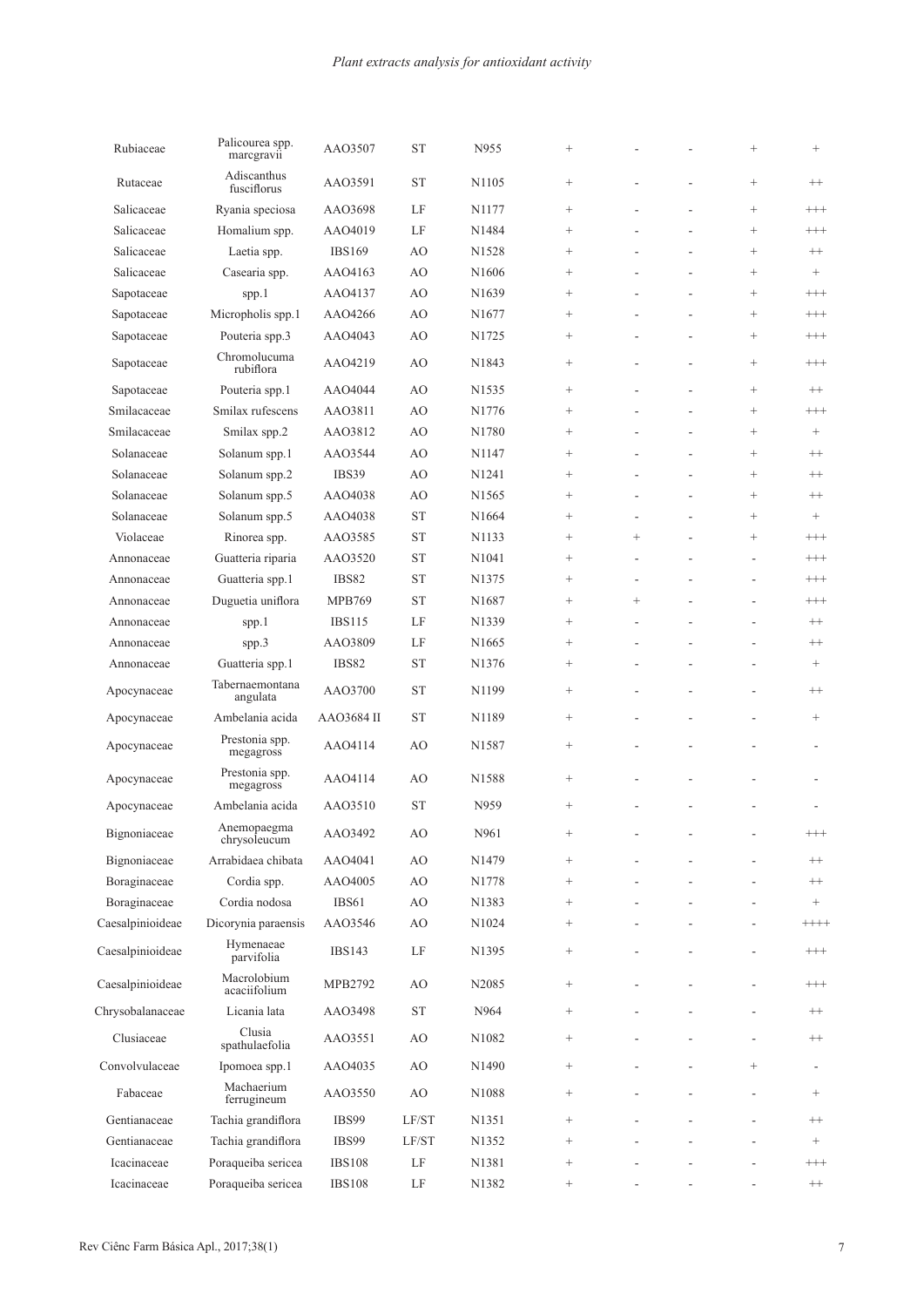| Lauraceae      | spp.7                           | <b>MPB1030</b> | AO          | N2136             | $^{+}$            |        |    |                 | $+++++$                  |
|----------------|---------------------------------|----------------|-------------|-------------------|-------------------|--------|----|-----------------|--------------------------|
| Lauraceae      | Ocotea spp.2                    | MPB2791        | AO          | N2087             | $^{+}$            |        |    | ÷,              | $^{+++}$                 |
| Lauraceae      | Ocotea spp.1                    | <b>MPB734</b>  | AO          | N1792             | $^+$              |        |    | ÷,              | $\qquad \qquad +$        |
| Lauraceae      | spp.8                           | AAO4211        | AO          | N1969             | $\! + \!\!\!\!$   |        |    | $^{+}$          |                          |
| Loganiaceae    | Strichnos spp.2                 | <b>MPB2800</b> | AO          | N2089             |                   |        |    | ÷,              | $^{+++}$                 |
| Loranthaceae   | Struthanthus spp.               | AAO3705        | AO          | N1204             |                   |        |    | ÷,              | $^{++}$                  |
| Malpighiaceae  | Byrsonima spp.                  | AAO4020        | <b>ST</b>   | N1949             |                   |        |    | $\! + \!\!\!\!$ | $\overline{\phantom{a}}$ |
| Menispermaceae | Curarea spp.2                   | AAO4023        | LF/ST       | N1542             | $^{+}$            |        |    | ÷,              | $\! + \!\!\!\!$          |
| Mimosoideae    | spp.1                           | <b>IBS136</b>  | $\rm FL$    | N1377             |                   |        |    | ÷,              | $++++$                   |
| Mimosoideae    | spp.1                           | <b>IBS136</b>  | $\rm FL$    | N1378             |                   |        |    | ÷,              | $^{+++}$                 |
| Piperaceae     | spp.1                           | <b>IBS165</b>  | AO          | N1505             |                   | ÷.     |    |                 | $^{+++}$                 |
| Piperaceae     | Piper spp.2                     | MPB2257        | AO          | N1989             |                   | $^{+}$ |    | ÷,              | $^{+++}$                 |
| Piperaceae     | Piper spp.1                     | IBS38          | AO          | N <sub>1245</sub> |                   |        |    | ÷,              | $++$                     |
| Polygalaceae   | Moutabea<br>guianensis          | MPB1026        | <b>ST</b>   | N2187             |                   | L,     | L, | ÷,              | $^+$                     |
| Polygalaceae   | Polygala spectabilis            | AAO3519        | PL          | N994              | $^{+}$            |        |    | ÷,              |                          |
| Rubiaceae      | spp.7                           | AA03578        | <b>FR</b>   | N1057             |                   |        |    | ÷,              | $^{+++}$                 |
| Rubiaceae      | Duroia spp.1                    | AAO3583        | <b>ST</b>   | N1061             |                   |        |    | ÷,              | $^{+++}$                 |
| Rubiaceae      | Palicourea<br>guianensis        | AAO3717        | LF          | N1201             | $\! + \!\!\!\!$   |        |    | ÷,              | $^{++}$                  |
| Rubiaceae      | spp.4                           | <b>IBS141</b>  | PL          | N1392             |                   |        |    | ÷,              | $^{++}$                  |
| Rubiaceae      | Psychotria spp.3                | <b>IBS132</b>  | PL          | N1406             |                   |        |    |                 | $++$                     |
| Rubiaceae      | Palicourea spp.5                | MPB2774        | AO          | N2133             | $^{+}$            |        |    | $\overline{a}$  | $^{++}$                  |
| Rubiaceae      | Palicourea<br>longiflora        | AAO3495        | AO          | N966              | $\! + \!\!\!\!$   |        |    | $\overline{a}$  | $++$                     |
| Rubiaceae      | spp.3                           | <b>IBS112</b>  | AO          | N1379             | $\! + \!\!\!\!$   |        |    | ÷,              | $^+$                     |
| Rubiaceae      | Rudgea graciliflora             | AAO4057        | AO          | N1569             | $^{+}$            |        |    |                 | $\overline{\phantom{a}}$ |
| Rubiaceae      | Rudgea graciliflora             | AAO4057        | AO          | N1570             |                   |        |    | $^{+}$          |                          |
| Rubiaceae      | spp.8                           | AAO4145        | AO          | N1573             |                   |        |    |                 |                          |
| Rutaceae       | Adiscanthus<br>fusciflorus      | AAO3591        | LF          | N1077             | $\! + \!\!\!\!$   |        |    | ÷,              | $^{++}$                  |
| Salicaceae     | Casearia aculeata               | AAO4022        | AO          | N1850             |                   |        |    | ÷,              | $\! + \!\!\!\!$          |
| Sapotaceae     | Micropholis spp.3               | AAO4189        | AO          | N2031             |                   |        |    |                 | $^{+++}$                 |
| Sapotaceae     | Micropholis spp.3               | AAO4189        | AO          | N2032             |                   |        |    |                 |                          |
| Sapotaceae     | Micropholis spp.2<br>guyanensis | AAO4261        | AO          | N1973             | $^+$              |        |    |                 |                          |
| Solanaceae     | Solanum spp.1                   | AAO3544        | AO          | N1148             | $\! + \!\!\!\!$   |        |    |                 | $++$                     |
| Solanaceae     | Solanum spp.3                   | IBS78          | $\rm PL$    | N1291             | $\! + \!\!\!\!$   |        |    |                 | $++$                     |
| Solanaceae     | Solanum spp.5                   | AAO4038        | ${\rm ST}$  | N1663             | $\! + \!\!\!\!$   |        |    |                 | $++$                     |
| Solanaceae     | Solanum spp.4                   | <b>IBS121</b>  | $\rm AO$    | N1407             | $\! + \!\!\!\!$   |        |    |                 | $\! + \!\!\!\!$          |
| Solanaceae     | Solanum spp.4                   | <b>IBS121</b>  | $\rm AO$    | N1408             | $\! + \!\!\!\!$   |        |    |                 | $^{+}$                   |
| Violaceae      | Leonia cymosa                   | AAO4073        | $\rm LF/ST$ | N1504             | $\qquad \qquad +$ |        |    |                 | $\qquad \qquad +$        |

Legend: ST=stem; LF=leaves; AO=aerial organs; FR=fruits; PL=entire plant; BK=bark.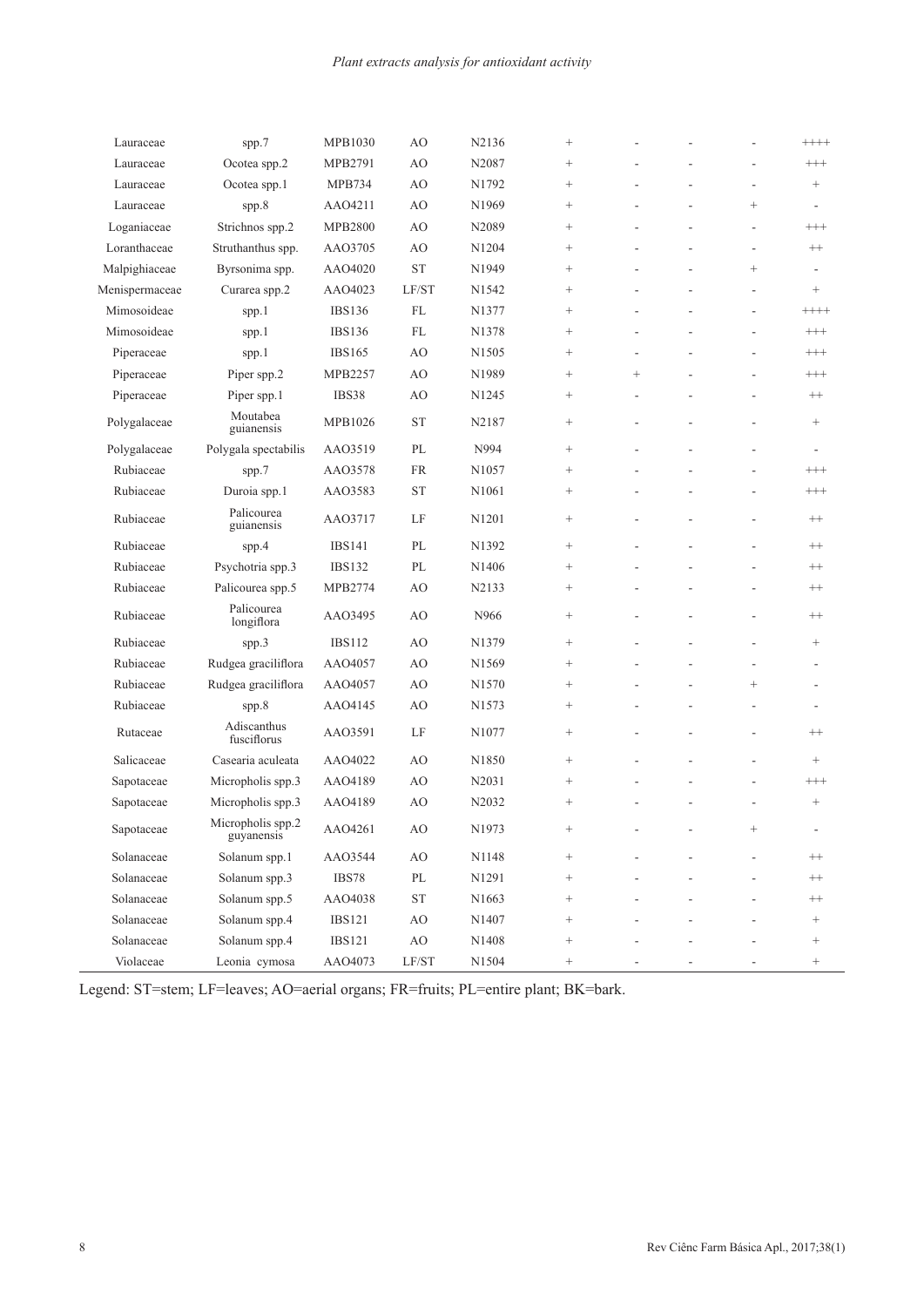

Figure 2. Percentage of organic and aqueous extracts that presented antioxidant activity in the β-carotene assay  $($ ntotal = 837). The results were obtained from positive and negative values in the β-carotene assay, indicated by orange spots on the TLC chromatogram, developed with mobile phase (x) and revealed with β-carotene. AO, aqueous extract; OE, organic extract.



Figure 3. Representation of the intensity of radical scavenging activity in 1,205 (95.63%) of 1,260 plant extracts that were tested in the DPPH/TLC assay, in which white spots revealed the presence of active compounds in the extracts. The radical scavenging activity of the plant extracts was scored from 0 (no activity) to 4+ (more activity) according to the intensity of white spots.

Clusiaceae, Combretaceae, Connaraceae, Fabaceae, Heliconiaceae, Lauraceae, Loranthaceae, Malpighiaceae, Malvaceae, Menispermaceae, Mimosoideae, Myristicaceae, Myrtaceae, Polygonaceae, Polypodiaceae, Rutaceae, Sapotaceae and Simaroubaceae.

The presence of antioxidant activity in aqueous extracts was observed for the following families: Apocynaceae, Asteraceae, Bignoniaceae, Boraginaceae, Chloranthaceae, Chrysobalanaceae, Convolvulaceae, Cucurbitaceae, Cyatheaceae, Dioscoreaceae, Ebenaceae, Icacinaceae, Lecythidaceae, Lythraceae, Moraceae, Orchidaceae, Passifloraceae, Piperaceae, Polygalaceae, Salicaceae, Smilacaceae, Turneraceae, and Violaceae.

For some families, equal amounts of organic and aqueous extracts among those that presented antioxidant activity were observed for the following families: Acanthaceae, Anacardiaceae, Araceae, Bombacaceae, Cecropiaceae, Dennstaedtiaceae, Dilleniaceae,

Dryopteridaceae, Elaeocarpaceae, Euphorbiaceae, Gentianaceae, Gnetaceae, Humiriaceae, Lacistemataceae, Melastomataceae, Meliaceae, Memecylaceae, Myrsinaceae, Nyctaginaceae, Olacaceae, Quiinaceae, Rubiaceae, Rhabdodendraceae, Rhizophoraceae, Sapindaceae, Solanaceae, Theaceae, Verbenaceae, and Vochysiaceae.

Pearson's  $\chi$ 2 test was performed for both organic and aqueous extracts (Table 1), supporting hypothesis  $H_0$  that both extracts would have an equal distribution of (1) activity and (2) no activity in the β-carotene/ bleaching assay ( $\chi$ 2(1) = 1.289, p = 0.256; quantiles of the  $\chi$ 2 distribution with degrees of freedom [df] =1 and  $\alpha$  $=$  5% were 3.84), indicating that hypothesis  $H_0$  could not be rejected, meaning that both extracts behaved similarly.

Table 1. Contingency table related to evaluation of the occurrence of antioxidant activity related to both organic and aqueous extracts. Pearson's  $\chi$ 2 analyses were performed by considering df = 1,  $\alpha$  = 0.5%, and n = 1,260 (quantiles of the  $\chi$ 2 distribution with df = 1 and  $\alpha$  = 5% were 3.84).

|                | Type of extract Lack of activity | Activity | Total |
|----------------|----------------------------------|----------|-------|
| Organic        | 204                              | 432      | 636   |
| Aqueous        | 219                              | 405      | 624   |
| Total (groups) | 423                              | 837      | 1260  |

Radical scavenging potential was also analyzed. Over the 1,260 plant extracts, 1,205 have shown radical scavenging activity in the DPPH assay. Remarkably, this represented 95.63% of the tested extracts (Figure 3). Although it was not possible to quantify antioxidant activity using the present TLC method, we scored the antioxidant activity of the extracts. Figure 3 shows that 65  $(5.39\%)$  of the 1,205 plant extracts had excellent  $(+++)$ radical scavenging activity, 508 (42.16%) had very good (+++) radical scavenging activity, 424 (35.19%) had good (++) radical scavenging activity, and 208 (17.26%) had weak (+) radical scavenging activity. As shown in Figure 4, the 1,205 plant extracts with radical scavenging activity were split into two groups. The organic extract group consisted of 608 (50.46%) extracts, and the aqueous extract group consisted of 597 (49.54%) extracts. We found that most of the extracts in the group that tested positive for radical scavenging activity had scores of +++ or  $++$  (Figure 5). Among the extracts with scores of  $+++$ , 56.92% were organic extracts, and 43.08% were aqueous extracts. Among the extracts with very good radical scavenging activity  $(++)$ , 70.87% were organic extracts, and 29.13% were aqueous extracts. Among the extracts with good radical scavenging activity  $(++)$ , 37.5% were organic extracts, and 62.5% were aqueous extracts. Among the extracts with weak radical scavenging activity  $(+)$ , 25.00% were organic extracts, and 75.00% were aqueous extracts.

Pearson's χ2 analysis was performed for both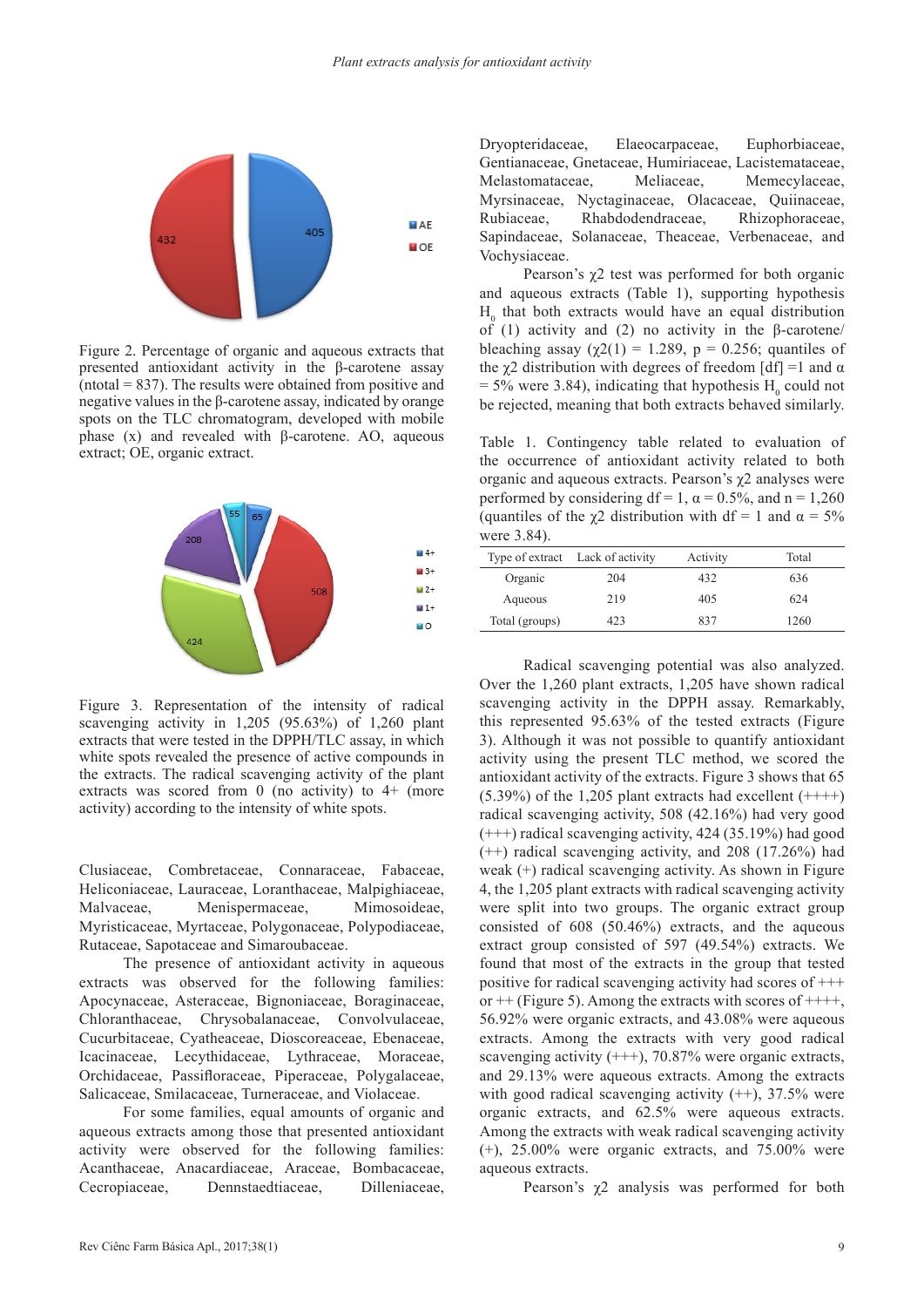

Figure 4. Representation of the intensity of radical scavenging activity of organic (OE) and aqueous (AE) plant extracts that presented antioxidant activity in the DPPH/TLC assay. OE, organic extract; AE, aqueous extract; 4+, 3+, 2+ and 1+, scores related to the intensity of radical scavenging activity when compared to control plant extracts.



Figure 5. Graphic representation of Pearson's  $\square$ 2 analysis that was performed with both organic and aqueous extracts in the evaluation of radical scavenging activity, expressed as intensity classes of  $0, 1+, 2+, 3+,$  and  $4+$  related to the intensity of activity (quantiles of the  $\chi$ 2 distribution with df  $= 4$  and  $\alpha = 5\%$  were 9.49).

organic and aqueous extracts (Table 3), showing that although the hypothesis was that both extracts would show an equal distribution of activity and no activity in the DPPH assay, a significant difference was found between these types of extracts ( $\chi^2$ <sub>(4)</sub> = 168,138, p < 0.001; quantiles of the  $\chi$ 2 distribution with df = 1 and  $\alpha$  $=$  5% were 9.49), indicating that hypothesis  $H_0$  could be rejected, meaning that the organic and aqueous extracts behaved differently, and the organic extracts were more likely to present radical scavenging activity than the aqueous extracts (Figure 5).

Seventy-eight plant families and 458 species of plants presented radical scavenging activity in the DPPH/ TLC assay.

Considering the results of both antioxidant and radical scavenging activity, 797 (63.25%) of the extracts presented activity in both tests, and these extracts were obtained from plants that belongs to Rubiaceae (65 extracts), Fabaceae (51 extracts), Annonaceae (45 extracts), Burseraceae (41 extracts), Apocynaceae (39 extracts), Lauraceae (34 extracts), Moraceae (33 extracts), Chrysobalanaceae (31 extracts), and Sapotaceae (30 extracts). Additionally, 408 extracts (32.38%) presented radical scavenging activity in the DPPH assay and no antioxidant activity in the β-carotene assay. Notwithstanding, 16 extracts did not show antioxidant or radical scavenging activity; these belonged to Apocynaceae, Polygalaceae, Moraceae, and Lecythidaceae.

The presence of alkaloids was evaluated, and 203 (16.11%) were positive to Dragendorff's reagent. Table 2 lists the botanical and collection information related to the alkaloidal extracts. In the present study, alkaloids were found in the following families: Anacardiaceae (Li *et al*., 2014), Annonaceae (Sesang *et al*., 2014), Apocynaceae (Zhang *et al*., 2015; Henrique *et al*., 2014), Bignoniaceae (Roy *et al*., 2011), Boraginaceae (Mandic *et al*., 2013), Caesalpiniaceae (Gupta *et al*., 2009), Cecropiaceae (Adeneye, 2006), Chrysobalanaceae (Barbosa *et al*., 2013), Clusiaceae (Moulari *et al*., 2007), Combretaceae (Manosroi *et al*., 2011), Convolvulaceae (Chen *et al*., 2014), Elaeocarpaceae (Muñoz *et al*., 2011), Euphorbiaceae (Johnson-Ajinwo *et al*., 2015), Fabaceae (Rastogi *et al*., 2011), Gentianaceae (Mahmood *et al*., 2014), Icacinaceae (Shweta *et al*., 2013), Lauraceae (Zhang *et al*., 2014), Lecythidaceae (Adiele *et al*., 2014), Loganiaceae (Tchinda *et al*., 2014), Loranthaceae (Omeje *et al*., 2011), Malpighiaceae (Zhao *et al*., 2012), Meliaceae (Jain *et al*., 2014), Menispermaceae (Thavamani *et al*., 2013), Mimosaceae (Ayanwui *et al*., 2010), Moraceae (Ishola *et al*., 2013), Olacaceae (Lorence *et al*., 2004), Piperaceae (Han *et al*., 2014), Polygalaceae (Egashira *et al*., 2006), Rubiaceae (Ashihara & Watanabe, 2014), Rutaceae (Zhao *et al*., 2015), Salicaceae (Rasmussen *et al*., 2006), Sapotaceae (Kuete *et al*., 2006), Smilacaceae (Xu *et al*., 2013), Solanaceae (Gutiérrez *et al*., 2014), and Violaceae (Patel *et al*., 2013), families in which alkaloids are generally expected to occur (Evans, 2009).

Only three plant extracts (0.24%) that were obtained from plants of the Annonaceae and Cucurbitaceae families showed the presence of anthraquinones (Table 3).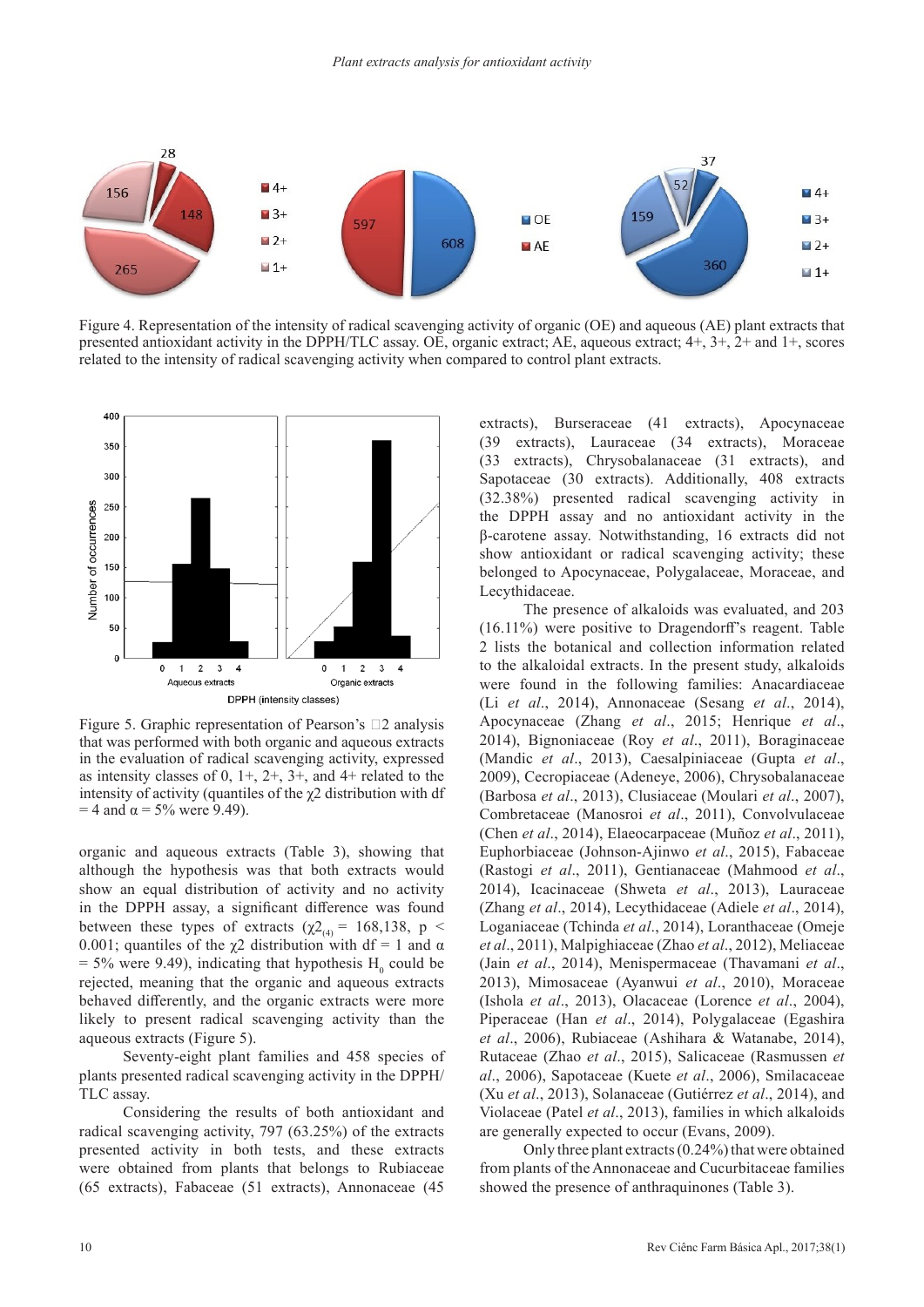Table 3. Contingency table related to evaluation of the occurrence of radical scavenging activity related to both organic and aqueous extracts, expressed as intensity classes of 0, 1+, 2+, 3+, and 4+ related to the intensity of activity. Pearson's  $\gamma$ 2 analyses were performed by considering df = 4,  $\alpha$  = 0.5%, and n = 1,260 (quantiles of the  $\chi$ 2 distribution with df = 4 and  $\alpha$  = 5% were 9.49).

| <b>Type of extract</b> |    | $1+$ | $2+$ | $3+$ | $4+$ | <b>Total</b> |
|------------------------|----|------|------|------|------|--------------|
| Aqueous                | 27 | 156  | 265  | 148  | 28   | 624          |
| Organic                | 28 | 52   | 159  | 360  | 37   | 636          |
| All Groups             | 55 | 208  | 424  | 508  | 65   | 1260         |

Lastly, eight plant extracts (0.63%) that were obtained from Clusiaceae (Policegoudra *et al*., 2012), Caesalpiniaceae (Mbagwu & Adeyemi, 2008), Apocynaceae (Dai *et al*., 2014), Nyctaginaceae (Abbasi *et al*., 2012), Mimosaceae (Ayanwuyi *et al*., 2010), and Myrtaceae (Vaghasiya *et al*., 2008) showed a positive reaction to Kedde's reagent, indicating the possible presence of cardenolides (Table 2).

## **DISCUSSION**

The search for new medicines from natural sources has developed rapidly in recent decades through the introduction of high-throughput biological and chemical screening assays that enable analyses of large amounts of samples that bypass traditional time-consuming techniques (Younes *et al*., 2007) that require large amounts of plant material, solvents, reagents, and personnel. As studies of the chemistry and biology of plants spread to tropical countries and as tropical forests became endangered in the last 50 years, an urgent need exists to improve the chemical, biological, and pharmacological knowledge of tropical plants, particularly those in the Brazilian Amazon rain forest and southern Brazilian Atlantic rain forest.

The structure of biological and chemical highthroughput screening (HTS) techniques is being widely adopted in the search for new lead compounds, particularly those that originate from nature (Klausmeyer *et al*., 2012). High-throughput screening is usually based on the use of high-tech equipment (Eldridge *et al*., 2002; Tian *et al*., 2007), with significant advances in analytical techniques for the achievement of natural product chemistry information, such as high performance thin layer chromatography, gas chromatography, high-performance liquid chromatography, nuclear magnetic resonance, and mass spectrometry (Phillipson, 2007). Unfortunately, such advanced techniques are not available to all research facilities. For this reason, simple techniques that are more readily accessible, such as TLC, can prove to be useful for the analysis of a wide range of phytochemical information that is generated from extract libraries. The limitations of using TLC as a chemical screening technique include the risk of obtaining false negative and/or false positive results, the adaptation of specific reactions of medicinal plants to more generalized analyses of wild plants, the sensitivity of

the method, and environmental conditions that are required to develop TLC analysis. Once the results are supported by chemosystematics, they can be considered more reliable and likely to support biological assays. Besides, World Health Organization recommends TLC technique for the quality control of plant-derived drugs.

The TLC methodology that was used in the present assay demonstrated limited number of mobile phase (two, named x and y) due to the large amount of extracts to be submitted to the analysis. Is is possible to observe that TLC methods to evaluate constituents are commonly used, as it was made to the evaluation of Camelia sp. profiles (Bashir *et al*., 2014), and can be used as a preliminary evaluation of the presence of antioxidant potential with the use of DPPH, as seen in the evaluation of 15 bamboo species (Wang *et al*., 2012) or in the introduction of the quality control technique described for selected pharmaceutical preparations containing Salvia officinalis (Cieśla & Waksmundska-Hajnos, 2010). The elevated number of TLC assays that were developed to assess the antioxidant potential of plant extracts (Jasprica *et al*., 2007) and can be considered a method of choice due to its flexibility, simplicity (Cimpoiu, 2006), low-cost and the a reliable throughput methodology that can also be associated to other techniques as mass spectroscopy and nuclear magnetic resonance (Grzelak, Hwang and Jaki, 2016) and bioauthography assays (Bashir *et al*., 2014).

TLC analyses were used for the assessment of antioxidant and radical scavenging activity of 1,260 plant extracts. The β-carotene/bleaching assay tends to identify compounds that can chain-break free radical reactions, particularly those that are initiated by light exposure and consequently protect β-carotene from suffering radical reactions, such as compounds that have phenolic rings and hydroxyl groups. In the present work, it was observed that of the 1,260 extracts, 837 (66.43%) presented a β-carotene/ bleaching response, while 1,205 (95.63%) presented radical scavenging activity.

Present findings related to antioxidant activity of the 1,205 plant extracts made with plants belonging to different families are preliminary, and will support further assays on the evaluation of phenolic content, terpenes and cardenolides, as our present temptatives were not conclusive, and for that reason, not discussed in the present work.

The actual number of known alkaloids is controversial, but authors agree that there are between 10,000 and 16,000 known alkaloids (Croteau *et al*., 2000) that have been isolated from plants and other living organisms, such as fungi (Miedaner & Geiger, 2015), the skin of toads (Clarke, 1997), and some marine organisms (Huang *et al*., 2014). Alkoaloids were found in 16.11% of our extracts and the present findings are consistent with the overall number of alkaloids that are expected to be found in the plant kingdom, which is reported to occur in 10-20% of plants, according to some authors (Croteau *et al*., 2000; Wink *et al*., 2010).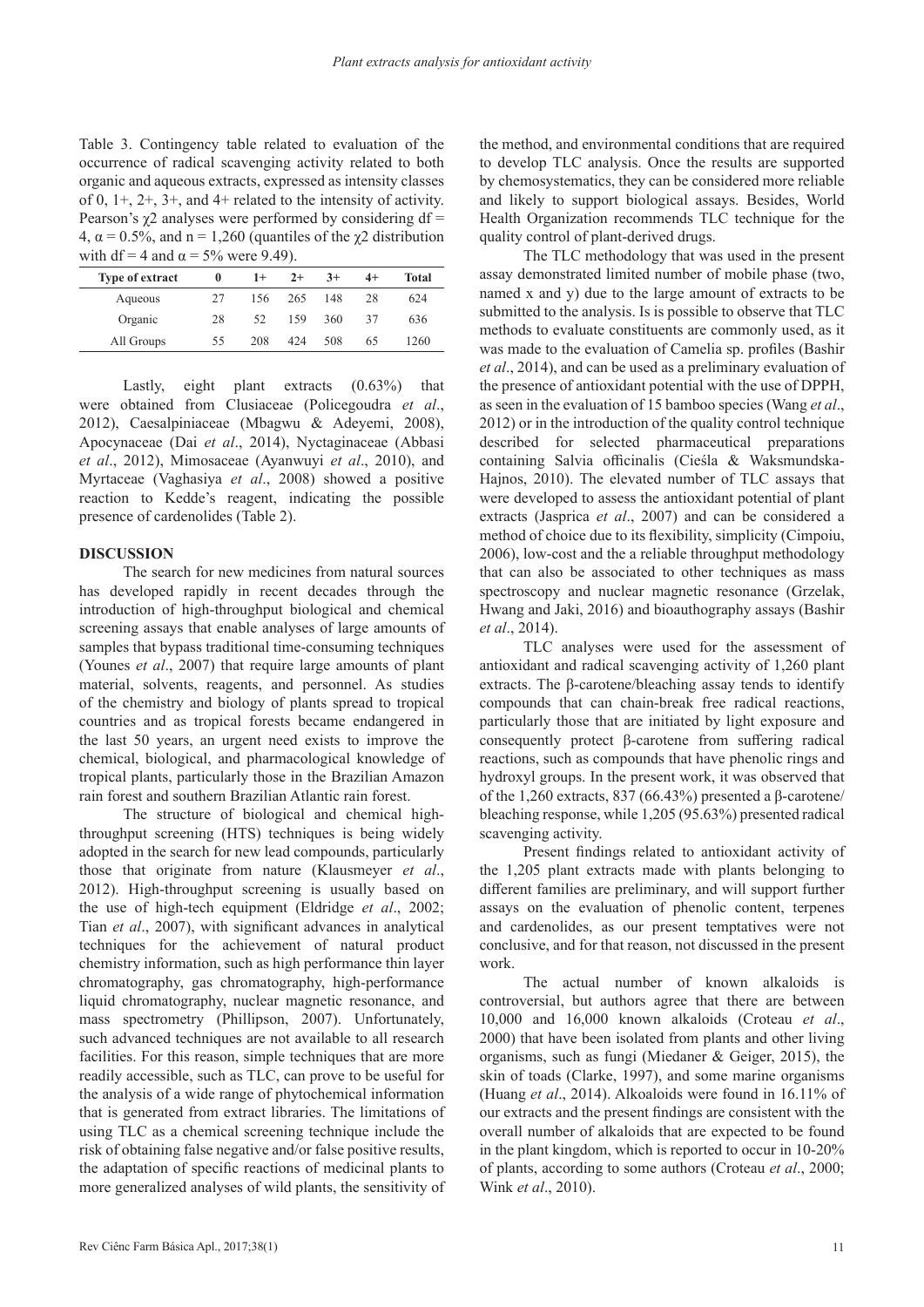According to the literature, anthraquinones are common secondary metabolites that are found in fungi, liquens, and Angiosperms (both in Monocotyledons, such as Liliaceae, and Dicotyledons, such as Polygonaceae, Rhamnaceae, Leguminosae, and Rubiaceae). They are not found in Bryophytes, Pteridophytes, or Gnetaceaes (Swain, 1965). Finally, cardenolides were also found to be present in some of the extracts, but less dispersed, if compared to results obtained for alkaloids.

# **CONCLUSIONS**

The present findings report achievements on the potential antioxidant and radical scavenge of Brazilian plants, as reports the presence of alkaloids and anthraquinones, relfecting the importance of the Brazilian tropical forests in the search for new active molecules.

#### *Acknowledgements*

The authors thank Fundação de Amparo à Pesquisa do Estado de São Paulo (FAPESP) for grant no. 2008/58706-8. Conflict of interest: All authors have none to declare.

# **RESUMO**

*Análise preliminar de extratos vegetais de plantas da Amazônia brasileira usando ensaios de bancada em larga escala direcionada à identificação de produtos naturais antioxidantes.*

**Plantas são fontes de compostos usados para o tratamento de doenças humanas e veterinárias. O Brasil é um dos países mais ricos, em termos de biodiversidade. O presente estudo avaliou extratos vegetais usando cromatografia em camada delgada para acessar atividade antioxidante e para determinar a presença de determinadas classes químicas de compostos secundários. Um total de 1.260 extratos foram obtidos de plantas coletadas na floresta Amazônica e na Mata Atlântica. Cromatografia em camada delgada foi realizada para avaliar a presença de alcaloides, antraquinonas, glicosídeos cardioativos, terpenos e compostos fenólicos, e para determinar a atividade antioxidante e sequestradora de radicais livres usando os seguintes reagentes: reagente de Dragendorff, KOH, reagente de Kedde, ácido sulfúrico, reagente NP, β-caroteno e 2,2-difenila-1-picrilhidrazila (DPPH). Alcaloides foram encontrados em 203 extratos (16,11%). Antraquinonas foram encontradas em 14 extratos (1,11%). Cardenolídeos foram encontrados em apenas oito extratos (0,63%). De 1.260 extratos, 837 (66,43%) apresentaram resposta ao β-caroteno, e 1.205 (95,63%) apresentaram capacidade sequestradora de radical livre. Os resultados encontrados demonstraram que a família das Annonaceae pode ser considerada uma importante fonte potencial de compostos antioxidantes. Palavras-chave: Extratos Vegetais. Biodiversidade. Annonaceae. Alcaloides. Antioxidantes.**

## **REFERENCES**

Abbasi MA, Rubab K, Rehman A, Riaz T, Shahzadi T, Khalid M, Ajaib M. In vitro assessment of relief to oxidative stress by different fractions of Boerhavia procumbens. Pak J Pharm Sci. 2012; 25(2):357-364.

Adeneye AA. Hypoglycemic and hypolipidemic effects of methanol seed extract of Citrus paradise Macfad (Rutaceae) in alloxan-induced diabetic Wistar rats. Nig Quarterly J Hosp Med. 2006;18(4): 211-215.

Adiele LC, Adiele RC, Enye JC. Wound healing effect of methanolic leaf extract of Napoleona vogelii (Family: Lecythidaceae) in rats. Asian Pac J Trop Med. 2014;7(8):620-644.

Ashihara H, Watanabe S. Accumulation and function of trigonelline in non-leguminous plants. Nat Prod Comm. 2014;9(6):795-798.

Ayanwuyi LO, Yaro AH, Abodunde OM. Analgesic and anti-inflammatory effects of the methanol stem bark extract of Prosopis africana. Pharm Biol. 2010;48(3):296-299.

Barbosa AP, Silveira-Grande O, de Menezes IA, Rezende Neto JM, Bitencurt JL, dos Santos Estevam C, do Carmo Bion de Lima A, Thomazzi SM, Guimaraes AG, Quintans-Junior L, dos Santos MR. Antidiabetic effect of the Chrysobalanus icaco L. aqueous extract in rats. J Med Food. 2013;16(6):538-543.

Barnabé M, Saraceni CHC, Dutra-Correa M, Suffredini IB. The influence of Brazilian plant extracts on Streptococcus mutans biofilm. J Appl Oral Sci. 2014;22(5):366-72.

Barrella GE, Suffredini IB, Ribeiro FV, Cirano FR, Pimentel SP. Evaluation of the effect of the organic extract obtained from Ipomoea alba L on experimental periodontitis. Braz Oral Res. 2012;26(2):158-164.

Bashir S, Khan BM, Babar M, Andleeb S, Hafeez M, Ali S, Khan MF. Assessment of Bioautography and Spot Screening of TLC of Green Tea (Camellia) Plant Extracts as Antibacterial and Antioxidant Agents. Indian J Pharm Sci. 2014 Jul;76(4):364-70.

Brazil. Brazilian Ministry of Health resolution RDC26 13/05/2014.

Camargo LRP, Suffredini IB. Atividade anti-Escherichia coli de extratos de plantas brasileiras: novas tendências em pesquisa veterinária. Arq Bras Med Vet Zootec. 2014;66(2):617-620.

Castilho AL, da Silva JPC, Saraceni CHC, Díaz IEC, Paciencia MLB, Varella AD, Suffredini IB. In vitro activity of Amazon plant extracts against Enterococcus faecalis. Braz J Microbiol. 2014;45(3):769-779.

Chen Z, Wang L, Liao L, Zhang Z, Wang Z. Toxicology and the chemical foundation of plants of Erycibe. Regul Toxicol Pharmacol. 2014;70(1):349-356.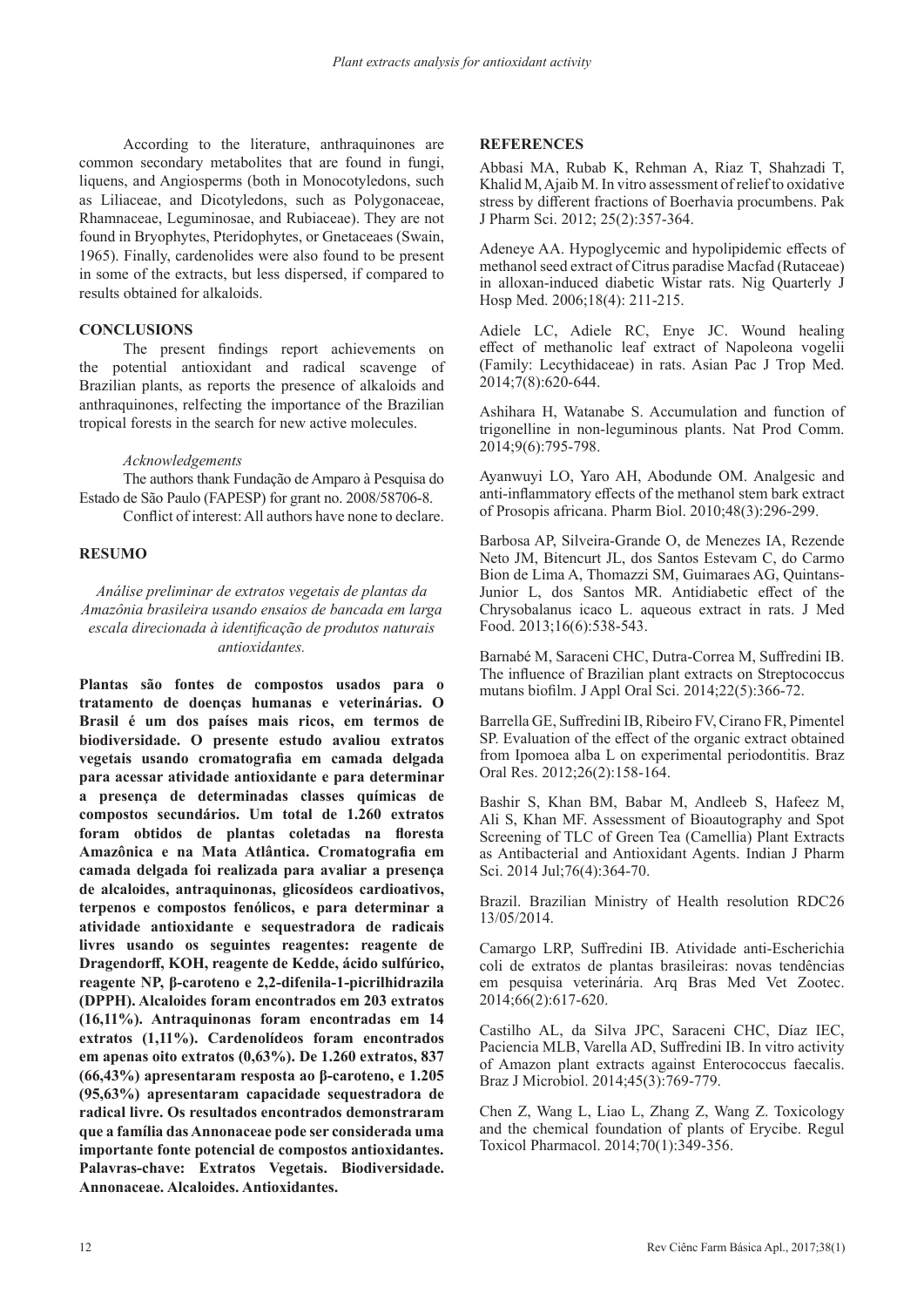Cieśla ŁM, Waksmundzka-Hajnos M. Application of thin-layer chromatography for the quality control and screening the free radical scavenging activity of selected pharmacuetical preparations containing Salvia officinalis L. extract. Acta Pol Pharm. 2010 Sep-Oct;67(5):481-5.

Cimpoiu, D.C. Analysis of some natural antioxidants by thin-layer chromatography and high performance thinlayer chromatography. J. Liq. Chromatogr. R. T. 2006, 7–8, 1125–1142.

Clarke BT. The natural history of amphibian skin secretions their normal functioning and potential medical applications. Biol Rev Cambridge Philos Soc. 1997;72(3): 365-379.

Croteau R, Kutchan TM, Lewis NG. Natural products (secondary metabolites) In: Buchanan BB, Gruissem W, Jones RL. Editors. Biochemistry and Molecular Biology of Plants. Rockville: American Society of Plant Physiologists; 2000. p.1250-1318.

Cunha MPV, Alves Neto AF, Suffredini IB, Abel LJC. Avaliação da atividade anti-helmíntica de extratos brutos de plantas da Floresta Amazônica e Mata Atlântica brasileira sobre Haemonchus contortus. Arq Bras Med Vet Zootec. 2014;66(2):374-380.

Dai L, Qian X, Nan X, Zhang Y. Effect of cardiac glycosides from Nerium indicum on feeding rate digestive enzymes activity and ultrastructural alterations of hepatopancreas in Pomacea canaliculata. Environment Toxicol Pharmacol. 2014;37(1):220-227.

Egashira N, Li JC, Mizuki A, Yamauchi K, Matsuda T, Osajima M, *et al*. Antagonistic effects of methanolic extract of Polygala telephioides on morphine responses in mice. J Ethnopharmacol. 2006;104(1-2):193-198.

Eldridge GR, Vervoort HC, Lee CM, Cremin PA, Williams CT, Hart SM, Goering MG, O'Neil-Johnson M, Zeng L. High-throughput method for the production and analysis of large natural product libraries for drug discovery. Anal Chem. 2002;74(16):3963-3971.

Estork DM, Gusmão DF, Paciencia MLB, Díaz IEC, Varella AD, Younes RN, Reis LFL, Montero EFS, Bernardi MM, Suffredini IB. First chemical and toxicological evaluation of Casinga-cheirosa in Balb-c male mice. Molecules. 2014;19(4):3973-3987.

Estork DM, Gusmão DF, Paciencia MLB, Frana SF, Díaz IEC, Varella AD, Younes RN, Reis LFL, Montero EFS, Bernardi MM, Suffredini IB. Casinga-cheirosa organic extract impairment over Balb-c male mice behavioral phenotype. Rev Bras Farmacogn. 2015;10-19

Evans WC. Trease and Evans' Pharmacognosy. 14th edition. Edinburgh: Elsevier-Saunders; 2009. 612p.

Gupta S, Sharma SB, Prabhu KM, Bansal SK. Protective role of Cassia auriculata leaf extract on hyperglycemiainduced oxidative stress and its safety evalution. Indian J Biochem Biophys. 2009;46(5):371-377.

Gusmão DF, Estork DM, Paciencia MLB, Diaz IEC, Frana SA, Rodrigues PA, Suffredini IB, Varella AD, Younes RN, Reis LFL, Montero EFS, Bernardi MM. Preliminary evaluation of the acute toxicity related to Abarema auriculata to mice and investigation of cytotoxicity of isolated flavonones. Pharmacology Online. 2013a;1:113- 127.

Gusmão DF, Estork DM, Paciencia MLB, Díaz IEC, Suffredini IB, Varella AD, Younes RN, Reis LFL, Montero EFS, Bernardi MM. Influence of the intraperitoneal administration of antitumor Abarema auriculata extract on mice behavior. Rev Bras Farmacogn. 2013b ;23(6): 903- 912.

Gutiérrez ADM, Bah M, Garduño RML, Mendoza DSO, Serrano CV. Anti-inflammatory and antioxidant activities of methanol extracts and alkaloid fractions of four Mexican medicinal plants of Solanaceae. Afr J Trad Complem Alt Med. 2014;11(3):259-267.

Grzelak EM, Hwang C, Cai G, Nam JW, Choules MP, Gao W, Lankin DC, McAlpine JB, Mulugeta SG, Napolitano JG, Suh JW, Yang SH, Cheng J, Lee H, Kim JY, Cho SH, Pauli GF, Franzblau SG, Jaki BU. Bioautography with TLC-MS/NMR for Rapid Discovery of Anti-tuberculosis Lead Compounds from Natural Sources. ACS Infect Dis. 2016 Apr 8;2(4):294-301.

Han SS, Han S, Kamberos NL. Piperlongumine inhibits the proliferation and survival of B-cell acute lymphoblastic leukemia cell lines irrespective of glucocorticoid resitance. Bioch Biophys Res Commun. 2014;452(3):669-675.

Henrique CH, Nunomura RCS, Nomura SM, Silva SG. Constituintes químicos isolados dos galhos e cascas de amapazeiro (Parahancornia amapa Apocynaceae). Acta Amaz. 2014;44(4):533-538.

Huang XC, Xiao X, Zhang YK, Talele TT, Salim AA, Chen ZS, Capon RJ. Lamellarion O a pyrrole alkaloid from an Australian marine sponge Ianthell sp reverses BCRP mediated drug resistance in cancer cells. Marine Drugs. 2014;12(7):12: 3818-3837.

Ishola IO, Olayemi SO, Yemitan OK, Ekpemandudiri NK. Mechanisms of anticonvulsant and sedative actions of the ethanolic stem-bark extract of Ficus sur Forssk (Moraceae) in rodents. Pak J Biol Sci. 2013;16(21):1287-1294.

Jain SK, Meena S, Gupta AP, Kushwaha M, Uma Shaanker R, Jaglan S, Bharate SB, Vishwakarma RA. Dysoxylum binectariferum bark as a new source of anticancer drug camptothecin: bioactivity-guided isolation and LCMS-based quantification. Bioorg Med Chem Lett. 2014;24(14):3146-3149.

Jakimska A, Kot-Wasik A, Namieśnik J. The current stateof-the-art in the determination of pharmaceutical residues in environmental matrices using hyphenated techniques Crit Rev Anal Chem. 2014;44(3):277-298.

Jasprica, I.; Bojic, M.; Mornar, A.; Besic, E.; Bucan, K.; Medic-Saric, M. Evaluation of antioxidative activity of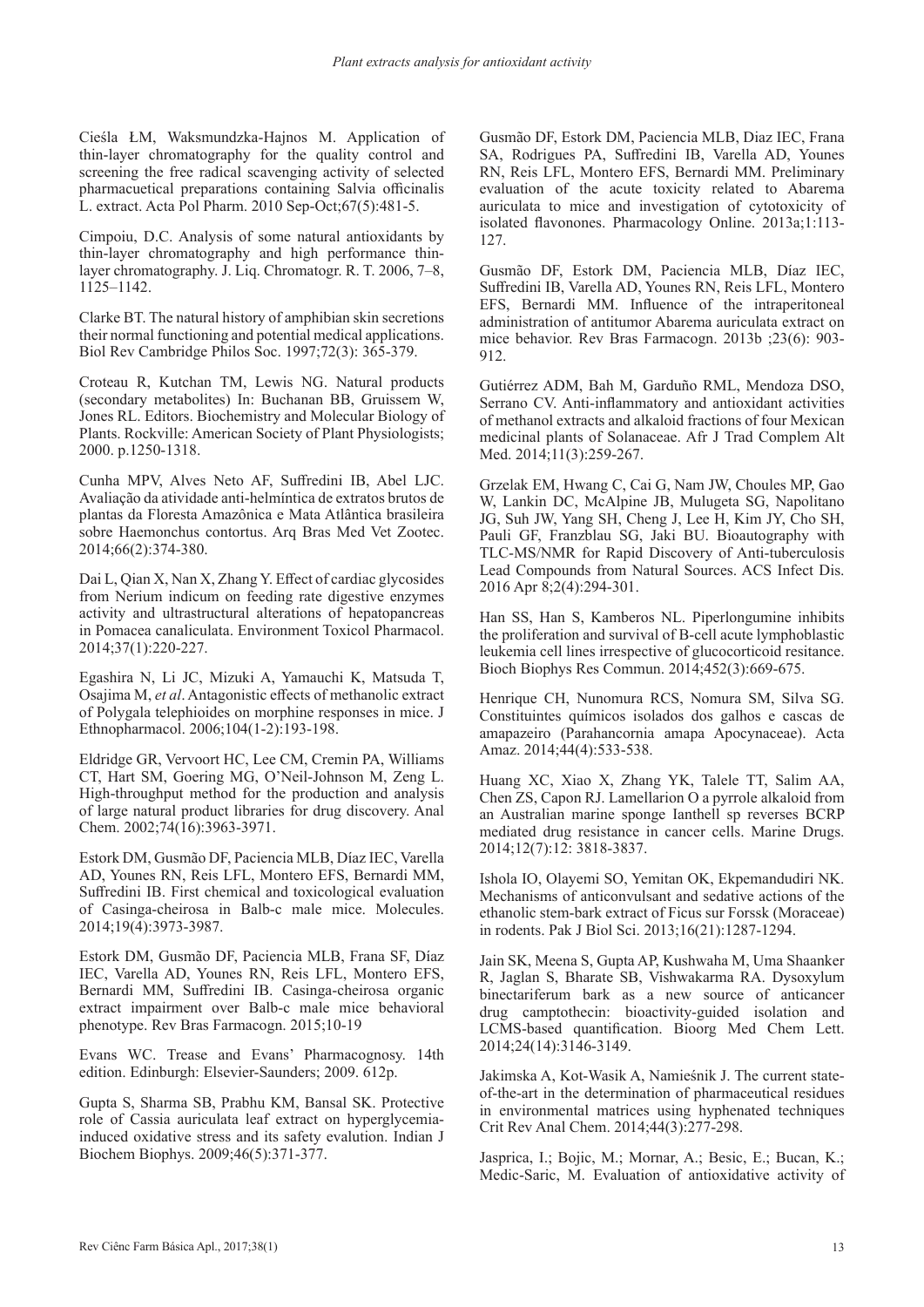croatian propolis samples using DPPH $\cdot$  and ABTS $\cdot$  + stable free radical assays. Molecules 2007, 5, 1006–1021.

Johnson-Ajinwo OR, Richardson A, Li WW. Cytotoxic effects of stem bark extracts and pure compounds from Margaritaria discoidea on human ovarian cancer cell lines. Phytomedicine. 2015;22(1):1-4.

Klausmeyer P, McCloud TG, Scudiero DA, Currens MJ, Cardellina JH 2nd, Shoemaker RH. Discovery and preliminary SAR of bisbenzylisoquinoline alkaloids as inducers of C/EBPα. Bioorg Med Chem. 2012;20(15):4646- 4652.

Kuete V, Tangmouo JG, Penlap Beng V, Ngounou FN, Lontsi D. Antimicrobial activity of the methanolic extracts from the stem bark of Tridesmostemon omphalocarpoides (Sapotaceae). J Ethnopharmacol. 2006 ;104:5-11.

Li J, Pan L, Naman CB, Deng Y, Chai H, Keller WJ, Kinghorn AD. Pyrrolw alkaloids with potential cancer chemopreventive activity isolated from a gojy berrycontaminated commercial sample of African mango. J Agr Food Chem. 2014 ;62: 5054-5060

Lorence A, Medina-Bolivar F, Nessler CL. Camptothecin and 10-hydroxycamotothecin from Camptotheca acuminata hairy roots. Plant Cell Rep. 2004;22(6):437-441.

Mahmood S, Hussain S, Tabassum S, Malik F, Riaz H. Comparative phytochemical hepatoprotective and antioxidant activities of various samples of Swertia Chirayita collected from various cities of Pakistan. Pak J Pharm Sci. 2014;27(6):1975-1983.

Mandic BM, Simic MR, Vuckovic IM, Vujisic LV, Novakovic MM, Trifunovic SS, Nikolic-Mandic SD, Tesevi VV, Vajs VV, Milosavljevic SM. Pyrrolizidine alkaloids and fatty acids from the endemic plant species Rindera umbellata and the effect of lindelofine-N-oxide on tubulin polymerization. Molecules. 2013;18(9):10694-10706.

Manosroi J, Moses ZZ, Manosroi W, Manosroi A. Hypoglycemic activity of Thai medicinal plants selected from the Thai/Lanna Medicinal Recipe Database MANOSROI II. J Ethnopharmacol. 2011;138(1): 92-98

Matheus de Assis C, Moreno PRH, Young MC, Campos IPA, Younes RN, Varella AD, Suffredini IB. Isolamento e determinação da atividade biológica dos alcalóides majoritários de Tabernaemontana angulata. Rev Bras Farmacogn. 2009;19(2B):626-631.

Mbagwu HO, Adeyemi OO. Anti-diarrhoreal activity of the aqueous extract of Mezoneuron benthamianum Baill (Caesalpiniaceae). J Ethnopharmacol. 2008;116(1):16-20.

Miedaner T, Geiger HH. Biology genetics and management of ergot (Claviceps spp) in rye sorghum and pearl millet. Toxins (Basel). 2015;7(3):659-678.

Moulari B, Pellequer Y, Chaumont JP, Guillaume YC, Millet J. In vitro antimicrobial activity of the leaf extract of Harungana madagascariensis Lam Ex Poir (Hypericaceae)

against strains causing otitis externa in dogs and cats. Acta Vet Hung. 2007;55(1):97-105.

Muñoz O, Christen P, Cretton S, Backhouse N, Torres V. Correa O, Costa E, Miranda H, Delporte C. Chemical study and anti-inflammatory analgesic and antioxidant activities of the leaves of Aristotelia chilensis (Mol) Stuntz Elaeocarpeceae. J Pharm Pharmacol. 2011;63(6):849-859.

Omeje EO, Osadebe PO, Nworu CS, Nwodo JN, Obonga WO, Kawamura A, Esimone CO, Proksch P. A novel sesquiterpene acid and an alkaloid from leaves of the Eastern Nigeria mistletoe Loranthus micranthus with potent immunostimulatory activity on C57BL6 mice splenocytes and CD69 molecule. Pharm Biol.2011;49(12):1271-1276.

Ozi JM, Suffredini IB, Paciencia M, Frana SA, Dib LL. In vitro cytotoxic effects of Brazilian plant extracts on squamous cell carcinoma of the oral cavity. Braz Oral Res. 2011;25(6):519-525.

Patel DK, Kumar R, Sairam K, Hemalatha S. Hybanthus enneaspermus (L) F Muell: a concise report on its phytopharmacological aspects. Chin J Nat Med. 2013;11(3):199-206.

Phillipson JD. Phytochemistry and pharmacognosy. Phytochemistry. 2007;68(22-24):2960-2972.

Policegoudra RS, Saikia S, Das J, Chattopadhyay P, Singh L, Veer V. Phenolic content antioxidant activity antibacterial activity and phytochemical composition of Garcinia lancifolia .Indian J Pharm Sci. 2012;74(3):268- 271.

Rasmussen B, Nkurunziz AJ, Witt M, Oketch-Rabah HA, Jaroszewski JW, Staerk D. Dovyalicin-type spermidine alkaloids from Dovyalis species. J Nat Prod. 2006;69(9):1300-1304.

Rastogi S, Pandey MM, Rawat AK. An ethnomedicinal phytochemical and pharmacological profile of Desmodium gangeticum (L) DC and Desmodium adscendens (Sw) DC. J Ethnopharmacol. 2011;136(2):283-296.

Ribeiro-de-Assis JCS, Younes RN, Suffredini IB, Moreno PRH, Young MCM, Varella AD, Bernardi MM. Analysis of the toxic potencial of Palicourea corymbifera (Müll-Arg.) Standl. in laboratory animals. Res Vet Sci. 2006;80:209- 217.

Roy P, Amdekar S, Kumar A, Singh V. Preliminary study of the antioxidant properties of flowers and roots of Pyrostegia venusta (Ker Gawl) Miers. BMC Complem Altern Med. 2011;11: 69.

Sesang W, Punyanitya S, Pitchuanchom S, Udomputtimekakul P, Nuntasaen N, Banjerdpongchai R, Wudtiwai B, Pompimon W. Cytotoxic aporphine alkaloids from leaves and twigs of Pseuduvaria trimera (Craib). Molecules. 2014;19(7):8762-8772.

Shweta S, Bindu JH, Raghu J, Suma HK, Manjunatha BL, Kumara PM, Ravikanth G, Nataraja KN, Ganeshaiah KN, Uma Shaanker R. Isolation of endophytic bacteria